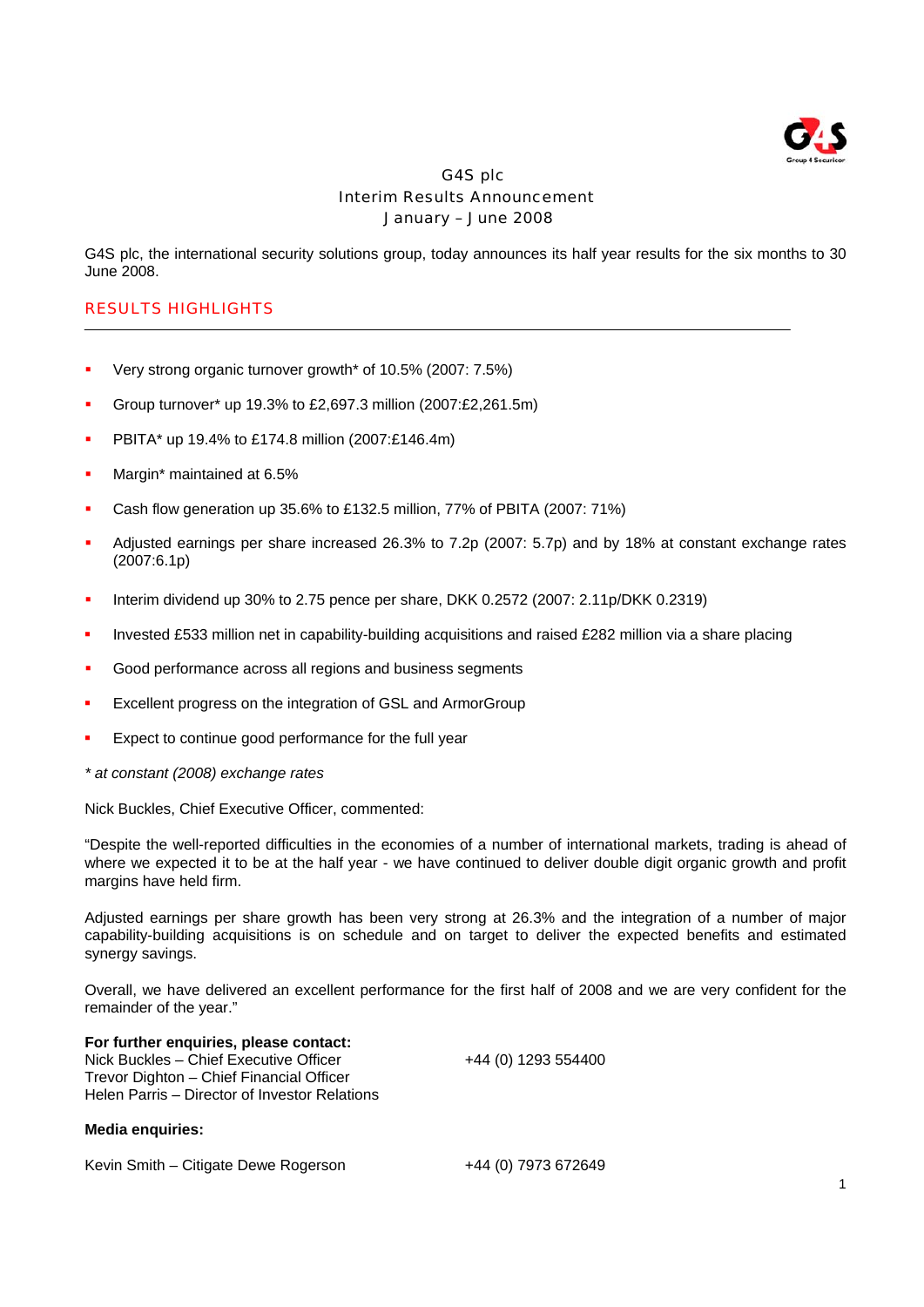

High resolution images are available for the media to view and download free of charge from www.vismedia.co.uk

# **Notes to Editors:**

G4S is the world's leading international security solutions group, which specialises in outsourced business processes in sectors where security and safety risks are considered a strategic threat.

G4S is the largest employer quoted on the London Stock Exchange and has a secondary stock exchange listing in Copenhagen. G4S has operations in over 110 countries and over 570,000 employees. For more information on G4S, visit www.g4s.com.

# **Presentation of Results:**

A presentation to investors and analysts is taking place today at 0830hrs at the London Stock Exchange, 10 Paternoster Square, London, EC4M 7LS. The presentation will be webcast at:

http://www.investorcalendar.com/IC/CEPage.asp?ID=132364

A telephone dial-in facility is available on:

| UK Access number          | +44 (0)20 8609 0581 |
|---------------------------|---------------------|
| UK Free phone* number     | 0800 358 1448       |
| Denmark Toll free* number | +45 808 870 69      |
| US Toll free* number      | 18663881925         |

\*If you are calling from a mobile phone your provider may charge you when connected to our toll free /free phone number.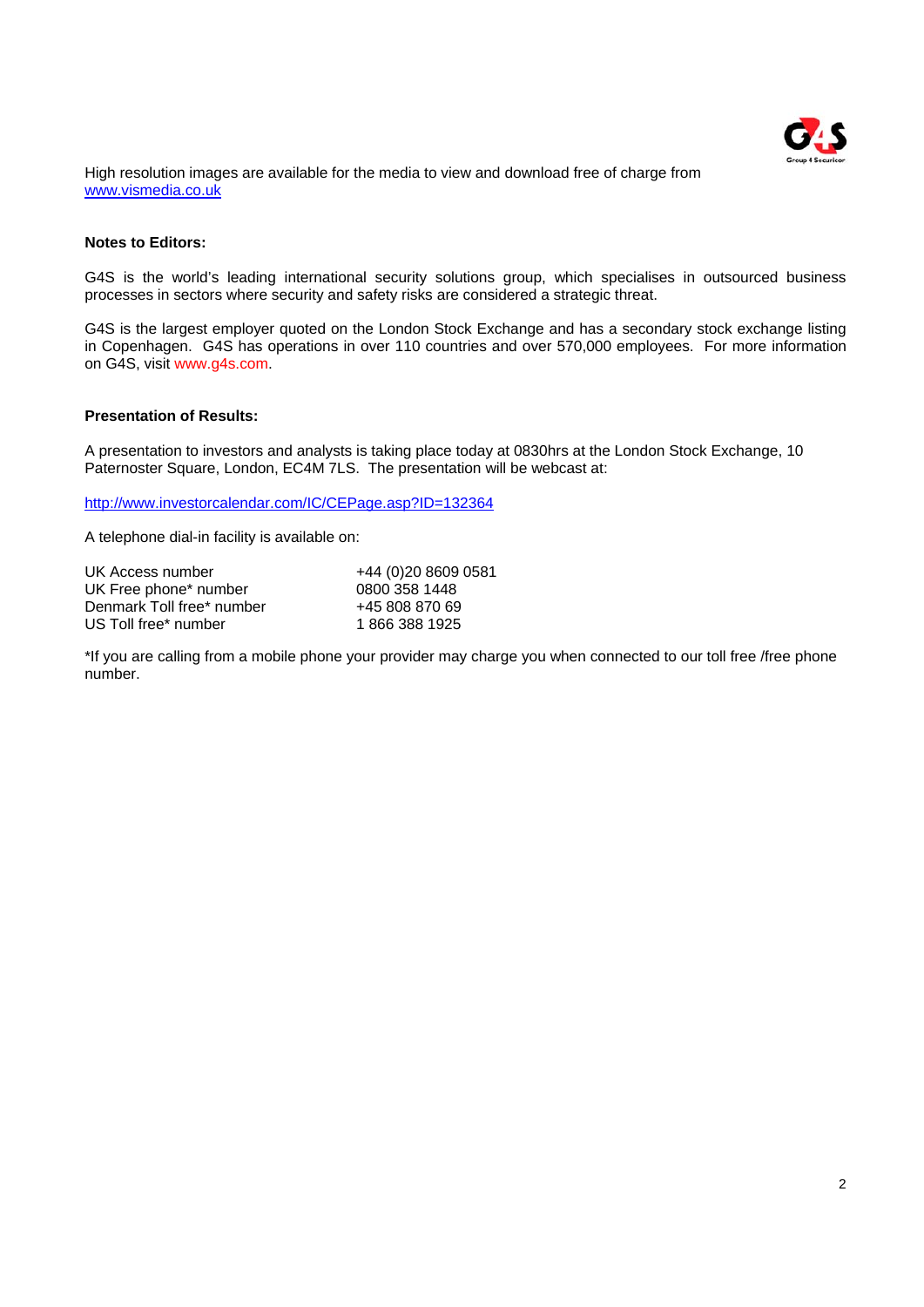## FINANCIAL SUMMARY



# Results

The results which follow have been prepared under International Financial Reporting Standards, as adopted by the European Union (adopted IFRSs).

### Group Turnover

| <b>Turnover of Continuing Businesses</b> | H <sub>108</sub><br>£m | H <sub>107</sub><br>£m |
|------------------------------------------|------------------------|------------------------|
| Turnover at constant exchange rates      | 2.697.3                | 2,261.5                |
| Exchange difference                      | -                      | (124.5)                |
| Total continuing business turnover       | 2.697.3                | 2,137.0                |

Turnover, at constant exchange rates, increased by 19.3% to £2,697.3 million. Organic turnover growth was 10.5%.

| Organic Turnover Growth * | Europe | <b>North America</b> | <b>New Markets</b> | Total |
|---------------------------|--------|----------------------|--------------------|-------|
| <b>Security Services</b>  | 9.5%   | 6.9%                 | 17.4%              | 10.4% |
| Cash Services             | 11.0%  | $-2.6%$              | 15.6%              | 10.6% |
| Total                     | 9.9%   | 6.2%                 | 17.1%              | 10.5% |

*\* Calculated to exclude acquisitions and disposals, and at constant exchange rates* 

## Group Profit

| <b>PBITA * of Continuing Businesses</b> | H <sub>108</sub><br>£m | H <sub>107</sub><br>£m |
|-----------------------------------------|------------------------|------------------------|
| PBITA at constant exchange rates        | 174.8                  | 146.4                  |
| Exchange difference                     |                        | (7.5)                  |
| Total continuing business PBITA         | 174.8                  | 138.9                  |
| PBITA margin                            | 6.5%                   | 6.5%                   |

*\* PBITA is defined as profit before interest, taxation and amortisation of acquisition-related intangible assets* 

# Cash Flow and Financing

| <b>Cash Flow</b>            | H <sub>108</sub><br>£m | H <sub>107</sub><br>£m |
|-----------------------------|------------------------|------------------------|
| Operating cash flow         | 132.5                  | 97.7                   |
| Operating cash flow / PBITA | 77%                    | 71%                    |

Operating cash flow, as analysed on page 24, was up 35.6% to £132.5 million in the period, representing 77% of PBITA. Net cash invested in acquistions was £533.0 million. Net debt at the end of the period, as analysed on page 22, was £1,134.2 million (June 2007:£801.5 m; December 2007: £804.9m).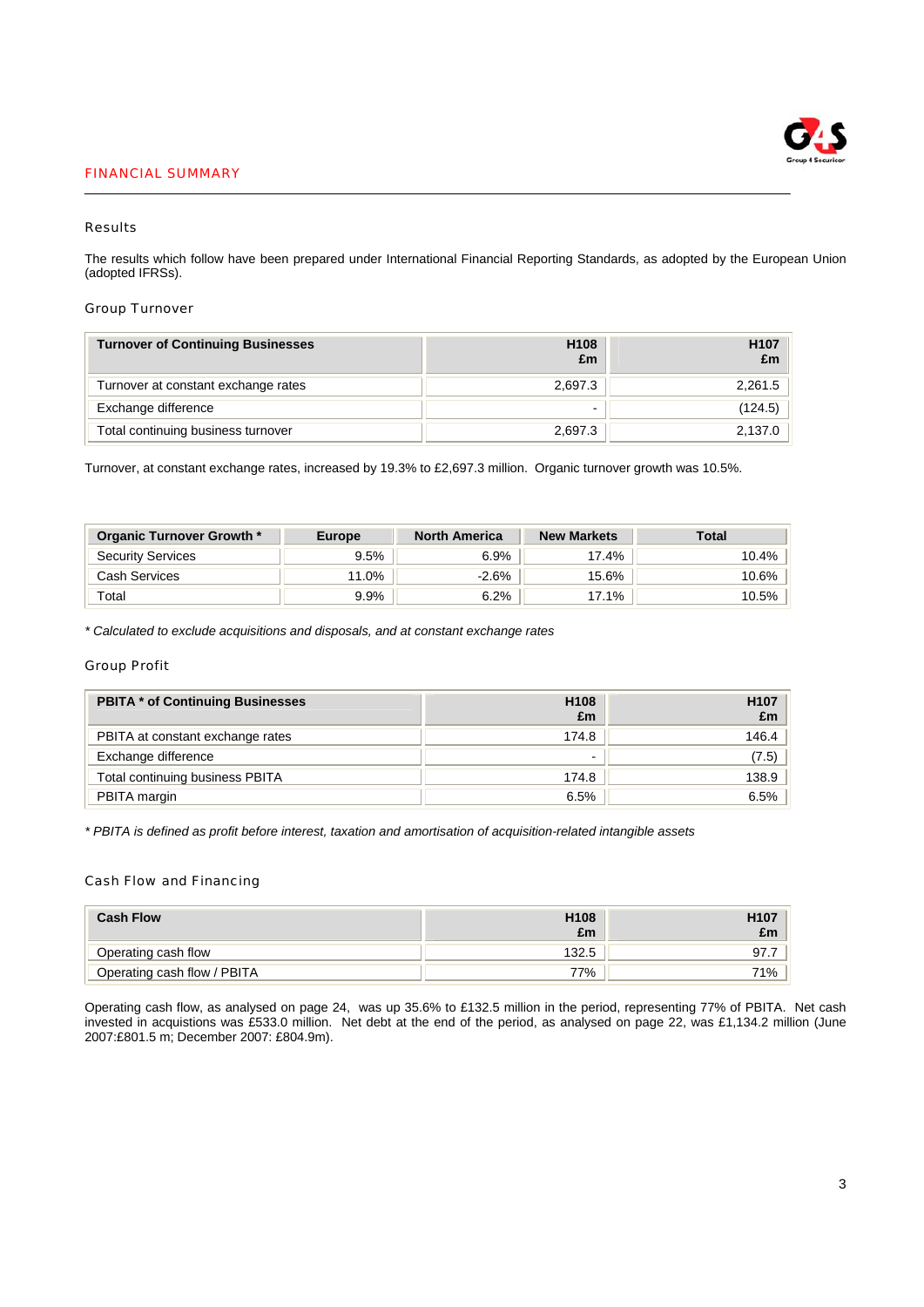

# Adjusted earnings per share

| Adjusted earnings per share                  | H <sub>108</sub><br>£m | H <sub>107</sub> at constant exchange<br>rates<br>£m | H <sub>107</sub><br>£m |
|----------------------------------------------|------------------------|------------------------------------------------------|------------------------|
| PBITA from continuing operations             | 174.8                  | 146.4                                                | 138.9                  |
| Interest (before pensions)                   | (37.5)                 | (27.8)                                               | (26.8)                 |
| Tax                                          | (37.1)                 | (33.6)                                               | (31.8)                 |
| <b>Minorities</b>                            | (5.7)                  | (7.1)                                                | (7.1)                  |
| Adjusted profit attributable to shareholders | 94.5                   | 77.9                                                 | 73.2                   |
| Average number of shares (m)                 | 1,310.3                | 1,274.4                                              | 1,274.4                |
| Adjusted EPS (p)                             | 7.2p                   | 6.1 <sub>p</sub>                                     | 5.7p                   |

Adjusted earnings per share, reconciled to basic earnings per share on page 21, increased by 26.3%, or by 18.0% at constant exchange rates.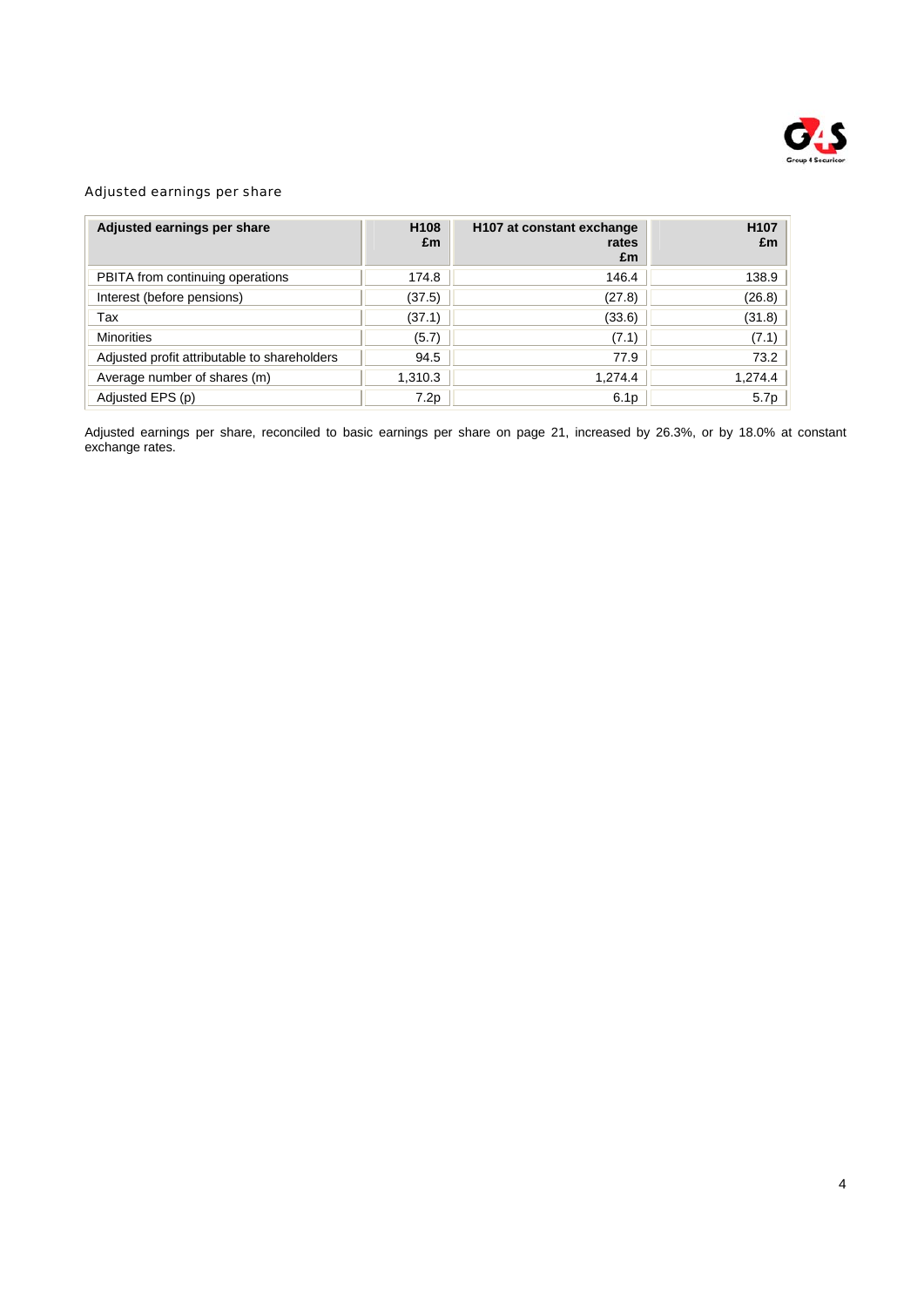

### BUSINESS ANALYSIS

### Security Services

|                                  | <b>Turnover</b><br>£m    |                  | <b>PBITA</b><br>£m |                  | <b>Margins</b>   | <b>Organic</b><br><b>Growth</b> |                  |
|----------------------------------|--------------------------|------------------|--------------------|------------------|------------------|---------------------------------|------------------|
| * At constant exchange<br>rates  | H <sub>108</sub>         | H <sub>107</sub> | H <sub>108</sub>   | H <sub>107</sub> | H <sub>108</sub> | H <sub>107</sub>                | H <sub>108</sub> |
| Europe *                         | 1.054.1                  | 874.1            | 64.6               | 53.0             | 6.1%             | 6.1%                            | 9.5%             |
| North America *                  | 570.8                    | 518.2            | 30.8               | 27.8             | 5.4%             | 5.4%                            | 6.9%             |
| New Markets *                    | 509.4                    | 379.5            | 38.9               | 31.1             | 7.6%             | 8.2%                            | 17.4%            |
| <b>Total Security Services *</b> | 2,134.3                  | 1,771.8          | 134.3              | 111.9            | 6.3%             | 6.3%                            | 10.4%            |
| Exchange differences             | $\overline{\phantom{a}}$ | (95.8)           | -                  | (5.3)            |                  |                                 |                  |
| At actual exchange rates         | 2,134.3                  | 1,676.0          | 134.3              | 106.6            |                  |                                 |                  |

The security services business continued its strong performance with good organic growth of 10.4% and margins constant at 6.3%.

### **Europe**

|                              | <b>Turnover</b><br>£m |                  | <b>PBITA</b><br>£m |                  | <b>Margins</b>   |                  | Organic<br>Growth |
|------------------------------|-----------------------|------------------|--------------------|------------------|------------------|------------------|-------------------|
| * At constant exchange rates | H <sub>108</sub>      | H <sub>107</sub> | H <sub>108</sub>   | H <sub>107</sub> | H <sub>108</sub> | H <sub>107</sub> | H <sub>108</sub>  |
| UK & Ireland *               | 397.8                 | 287.1            | 30.7               | 21.9             | 7.7%             | 7.6%             | 8.2%              |
| Continental Europe *         | 656.3                 | 587.0            | 33.9               | 31.1             | 5.2%             | 5.3%             | 10.1%             |
| Total Europe *               | 1.054.1               | 874.1            | 64.6               | 53.0             | 6.1%             | 6.1%             | 9.5%              |

Organic growth in Europe was 9.5% and margins remained at 6.1%.

Organic growth increased from 6.2% in the prior year to 8.2% in the **UK & Ireland** with margins also improving assisted by higher UK manned security margins. New contracts won or commencing included security services for Shell and port security services with ABP Humberside. The care and justice business had a strong increase in electronic tagging and prisoner escorting volumes. In Belfast, a new state-of-the-art security system monitoring centre was opened, providing national and international monitoring services.

In addition a number of major capability-building acquisitions were completed including GSL, ArmorGroup and the RockSteady Group.

In Continental Europe, organic growth from continuing operations improved to 10.1%, compared to 6.5% in the prior year. Margins were slightly lower due to start up costs on two aviation contracts – a new contract at Oslo airport in **Norway** which successfully commenced operations in February and the Schiphol airport contract in the **Netherlands** which was retained under competitive rebid, against a new brief from the customer. Margins for the region should improve in the second half of 2008.

G4S concluded a further 25% buy out of the businesses in the **Baltics** taking the G4S holding to 90%, with the remaining 10% to be acquired in the second half of 2008. These businesses performed well with **Lithuania** and **Estonia** performing very strongly with excellent organic growth and strong margins. In **Luxembourg** and **Belgium** the businesses retained the European Parliament contracts for a further five years under competitive rebid**.** 

**Austria** had strong organic growth assisted by security contracts for the 2008 European football championships. **Sweden** also saw a recovery in its organic growth with a positive margin impact.

In **Greece**, revenues and profits improved strongly on the same period last year. The business was awarded two major contracts to provide passenger screening services to four regional airports for three years, and a four year contract to provide security services to the Athens Metro.

In **Serbia,** the acquisition of Progard Securitas was completed in the first half of the year. Progard is the market leader and this acquisition will assist G4S expansion in the region and commence operations in **Croatia, Montenegro** and **Macedonia** through Progard's existing subsidiaries.

In **Malta,** the acquisition of ISecure in January 2008 enabled G4S Malta to enter the security systems market.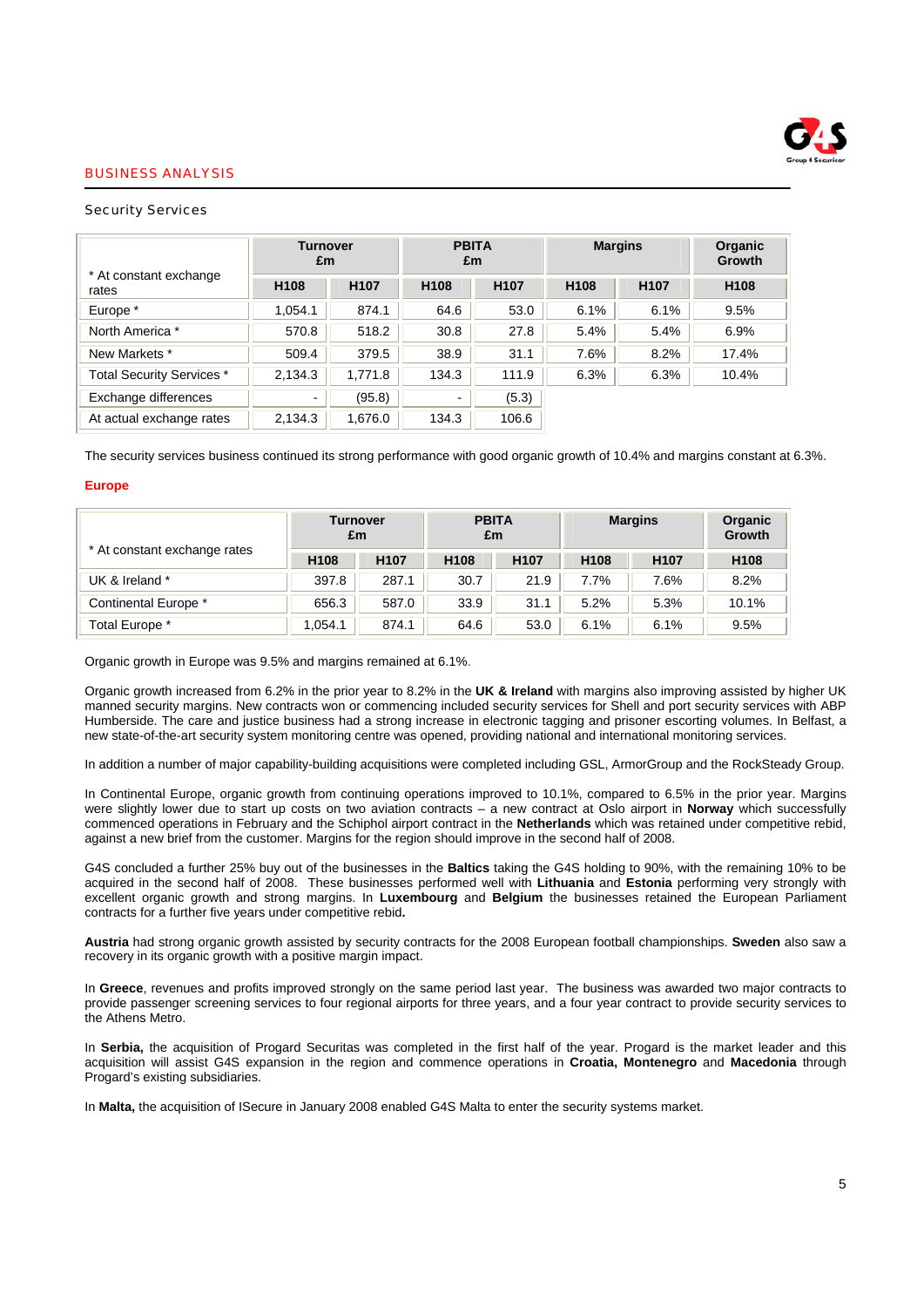

### **North America**

|                              | Turnover<br>£m   |                  | <b>PBITA</b><br>£m |                  | <b>Margins</b>   |                  | Organic<br>Growth |
|------------------------------|------------------|------------------|--------------------|------------------|------------------|------------------|-------------------|
| * At constant exchange rates | H <sub>108</sub> | H <sub>107</sub> | H <sub>108</sub>   | H <sub>107</sub> | H <sub>108</sub> | H <sub>107</sub> | H <sub>108</sub>  |
| North America *              | 570.8            | 518.2            | 30.8               | 27.8             | 5.4%             | 5.4%             | 6.9%              |

Organic growth in North America was 6.9% and margins were unchanged at 5.4%.

The **United States** achieved good margin improvement in the commercial sector through a reduction in non-billed overtime. This was offset by significant start-up costs related to new contracts in the government sector, in particular a large immigration monitoring contract for 27 cities. Organic growth of 6.9% was achieved despite commencing the transition out of the Exelon nuclear contract. Growth in WSI, the government business was double digit, assisted by contract additions such as security services for army bases, NYFPS and the Savannah River nuclear site.

RONCO, Touchcom and MJM were acquired during the first half and performed strongly and in line with our expectations.

**Canada** had an improved performance compared to the same period in 2007, with better margins in a continuing tough market.

#### **New Markets**

|                              | <b>Turnover</b><br>£m |                  | <b>PBITA</b><br>£m |                  | <b>Margins</b>   |                  | <b>Organic</b><br>Growth |
|------------------------------|-----------------------|------------------|--------------------|------------------|------------------|------------------|--------------------------|
| * At constant exchange rates | H <sub>108</sub>      | H <sub>107</sub> | H <sub>108</sub>   | H <sub>107</sub> | H <sub>108</sub> | H <sub>107</sub> | H <sub>108</sub>         |
| Asia *                       | 179.4                 | 128.9            | 14.9               | 10.9             | 8.3%             | 8.5%             | 16.5%                    |
| Middle East *                | 119.9                 | 85.0             | 8.2                | 7.4              | 6.8%             | 8.7%             | 21.9%                    |
| Africa *                     | 111.3                 | 85.9             | 9.6                | 7.4              | 8.6%             | 8.6%             | 13.9%                    |
| Latin America & Caribbean *  | 98.8                  | 79.7             | 6.2                | 5.4              | 6.3%             | 6.8%             | 17.8%                    |
| Total New Markets *          | 509.4                 | 379.5            | 38.9               | 31.1             | 7.6%             | 8.2%             | 17.4%                    |

In New Markets, organic growth was very strong at 17.4% with margins slightly lower than the previous year due in part to the impact of the ArmorGroup acquisition on the Middle East results, together with the expected impact of the renegotiated **Colombia** tolls contract.

Organic growth in **Asia** was 16.5% and margins were slightly lower than the same period last year due to higher wage and fuel costs in some markets which we expect to pass on in the second half. **Macau, Indonesia** and **Pakistan** all achieved organic growth of over 20%. **India** has won some breakthrough contracts in the aviation and healthcare sectors. **Thailand** had organic growth above 20% assisted by new contracts in the aviation and financial services sectors.

In **Bhutan** there has been government approval for outsourcing of security services to G4S which should contribute to growth in the medium term. In March 2008 the business in **Papua New Guinea** became the preferred supplier to the United Nations for manned security of domestic and commercial buildings occupied by UN personnel, security systems monitoring and armed response services. In **China** the facilities management business performed well with organic growth of 38%. As expected, the government has indicated that the security industry is to be partially opened to foreign participation under new regulations.

In the **Middle East** there was organic growth of 21.9%, with particularly strong performances in **Kuwait, Qatar** and **Saudi Arabia**. All central costs for ArmorGroup have been assigned to **Iraq** and we expect these to be reduced over time through synergy benefits. In **Egypt**, G4S was awarded the Cairo Metro project which commenced earlier this month.

In **Africa**, organic growth was 13.9% and margins were maintained at the same level as the prior half year. The acquisition of ArmorGroup contributed to an expanding G4S footprint in Africa with current operations in nearly 30 countries. The acquisition has also enhanced the services provided to customers in the region, including the provision of security services to 17 US Embassies. Strong growth was achieved in **Kenya, Namibia, Tanzania** and **Uganda**. **Morocco** grew very strongly due to new security solutions contracts in the banking and oil industries with excellent margin improvements.

The **Latin America and Caribbean** region achieved organic growth of 17.8% and margins were 6.3%. The larger markets of **Argentina**, **Guatemala and Peru** continued to perform very well, with the renegotiated **Colombia** tolls contract impacting on margins as expected.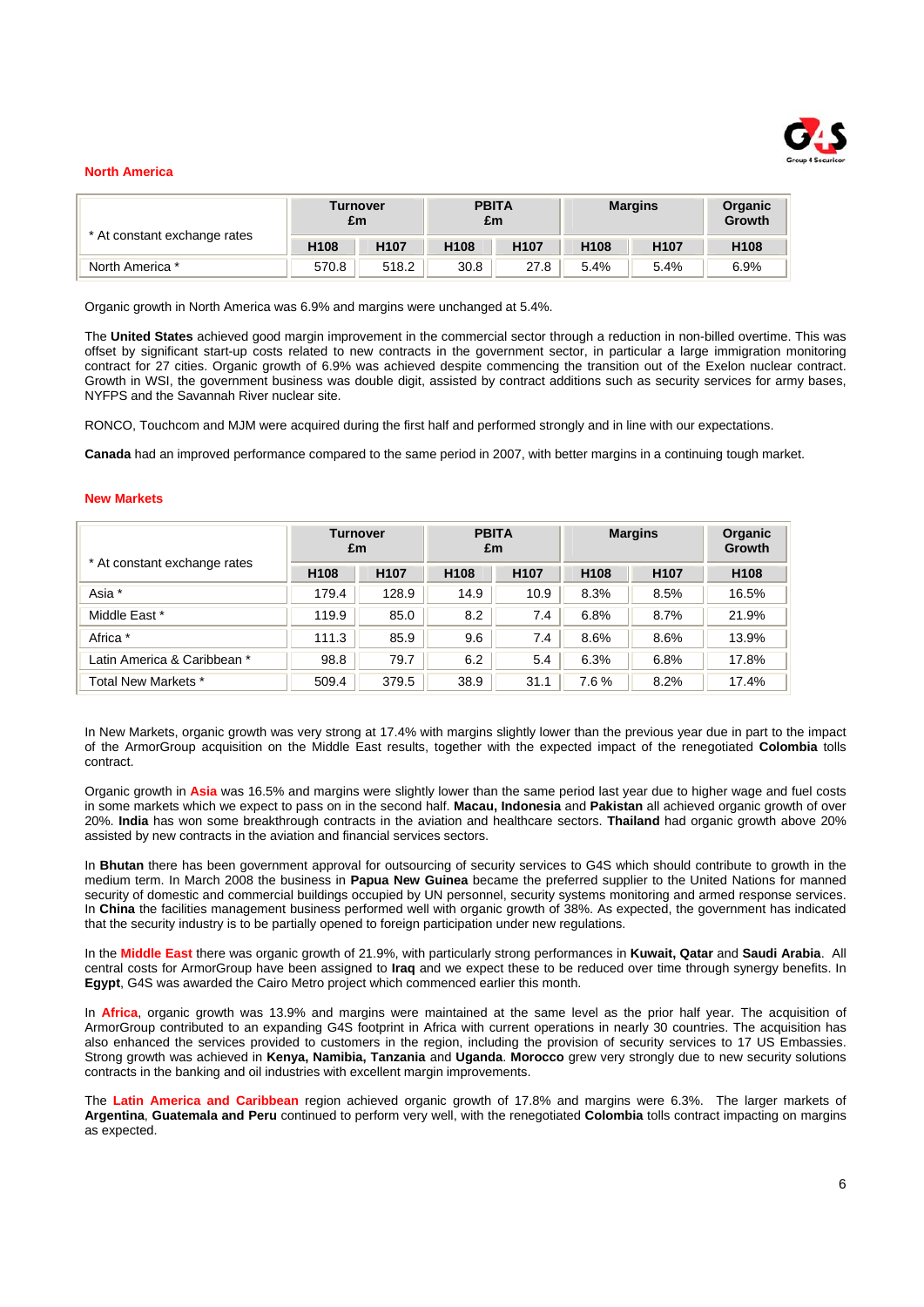

## Cash Services

| * At constant exchange<br>rates | <b>Turnover</b><br>£m |                  | <b>PBITA</b><br>£m       |                  | <b>Margins</b>   |                  | <b>Organic</b><br><b>Growth</b> |
|---------------------------------|-----------------------|------------------|--------------------------|------------------|------------------|------------------|---------------------------------|
|                                 | H <sub>108</sub>      | H <sub>107</sub> | H <sub>108</sub>         | H <sub>107</sub> | H <sub>108</sub> | H <sub>107</sub> | H <sub>108</sub>                |
| Europe *                        | 402.1                 | 359.5            | 39.7                     | 34.7             | 9.9%             | 9.7%             | 11.0%                           |
| North America *                 | 41.9                  | 43.0             | 0.2                      | 1.0              | 0.5%             | 2.3%             | $-2.6%$                         |
| New Markets *                   | 119.0                 | 87.2             | 18.0                     | 13.6             | 15.1%            | 15.6%            | 15.6%                           |
| Total Cash Services *           | 563.0                 | 489.7            | 57.9                     | 49.3             | 10.3%            | 10.1%            | 10.6%                           |
| Exchange differences            | $\blacksquare$        | (28.7)           | $\overline{\phantom{0}}$ | (2.3)            |                  |                  |                                 |
| At actual exchange rates        | 563.0                 | 461.0            | 57.9                     | 47.0             |                  |                  |                                 |

The cash services division performed well with organic growth of 10.6%. Margins were up slightly on the same period last year at 10.3% assisted by higher margins in Europe but partly offset by lower margins in **Canada** and **New Markets**.

Whilst there has been an increase in fuel costs across the business, we expect to recover these increased costs through our price increase programmes throughout the remainder of the year. The Retail Solutions technology is now fully tested and is in an active rollout phase, with pilots in six countries and the first contracts being signed. The pilot sites and prospects in those countries represent an opportunity of 22,000 retail sites and we expect to have launched in at least ten countries by the end of 2008.

Organic growth in **Europe** was 11%. In the **UK** a major HBOS ATM contract has been fully implemented and the business has won significant new additional volumes in Scotland in both the retail and financial sectors. A new "superbranch" has opened in Bristol and the opening of an additional "superbranch" in central London is expected in the third quarter of 2008, which will rationalise a number of smaller branches in the London area, providing operational efficiencies.

**Romania** grew very strongly with the continued roll-out of bank outsourcing contracts. **Greece** achieved strong growth through ATM servicing and the **Baltics** also achieved excellent organic growth built on its strong market positions.

In **Sweden**, the Swedbank ATM management contract continues to be very successful, but is partly offset by the high operating and investment costs of national security regulations. In **Belgium,** significant organic growth came from a number of banks increasing their remote ATM estates.

**Hungary** had a very good first half as a result of growing cash volumes and continuing operating efficiencies, particularly at the Budapest cash centre.

In the **Czech Republic,** the business focused on improving the security aspects of its operations after a major robbery in December 2007. Significant investments in security technology have been made and the business is performing very well.

The business in **Poland** is continuing to improve following a major restructure based on terminating poorly performing contracts. They are continuing to win new contracts and additional volume in both cash management and transportation.

In **Ireland** a major new outsourced contract for An Post (the Post Office) is currently being implemented, and this will provide additional growth.

Following the restructuring of the **Canada** business as a consequence of banking contract losses in Ontario in 2007, the business is running on a stable operational platform. Following a branch and route rationalisation project, an improved second half financial performance is expected.

**G4SI,** the international valuables business, achieved strong growth, particularly in the precious metals and banknote sectors. G4SI has won major new precious metal mine contracts in South America and Africa, and the outlook for this sector remains very positive.

In **New Markets,** organic growth was 15.6% and margins were down slightly at 15.1% as a result of the renegotiated **Colombia** tolls contract. There were continued strong results in **Malaysia** with organic growth of nearly 20% from the growth of ATMs and cash deposit machines. In **Thailand,** the business signed three new contracts – two for cash transport and management and one for the servicing of 400 ATMs. The **South Africa** cash services business acquired in March 2007 also grew nearly 20% from both the finance and retail sectors with improved margins. **Kenya** performed well with organic growth of nearly 15% despite a difficult start to the year following the political unrest in January. **Saudi Arabia** grew very strongly through ATM servicing.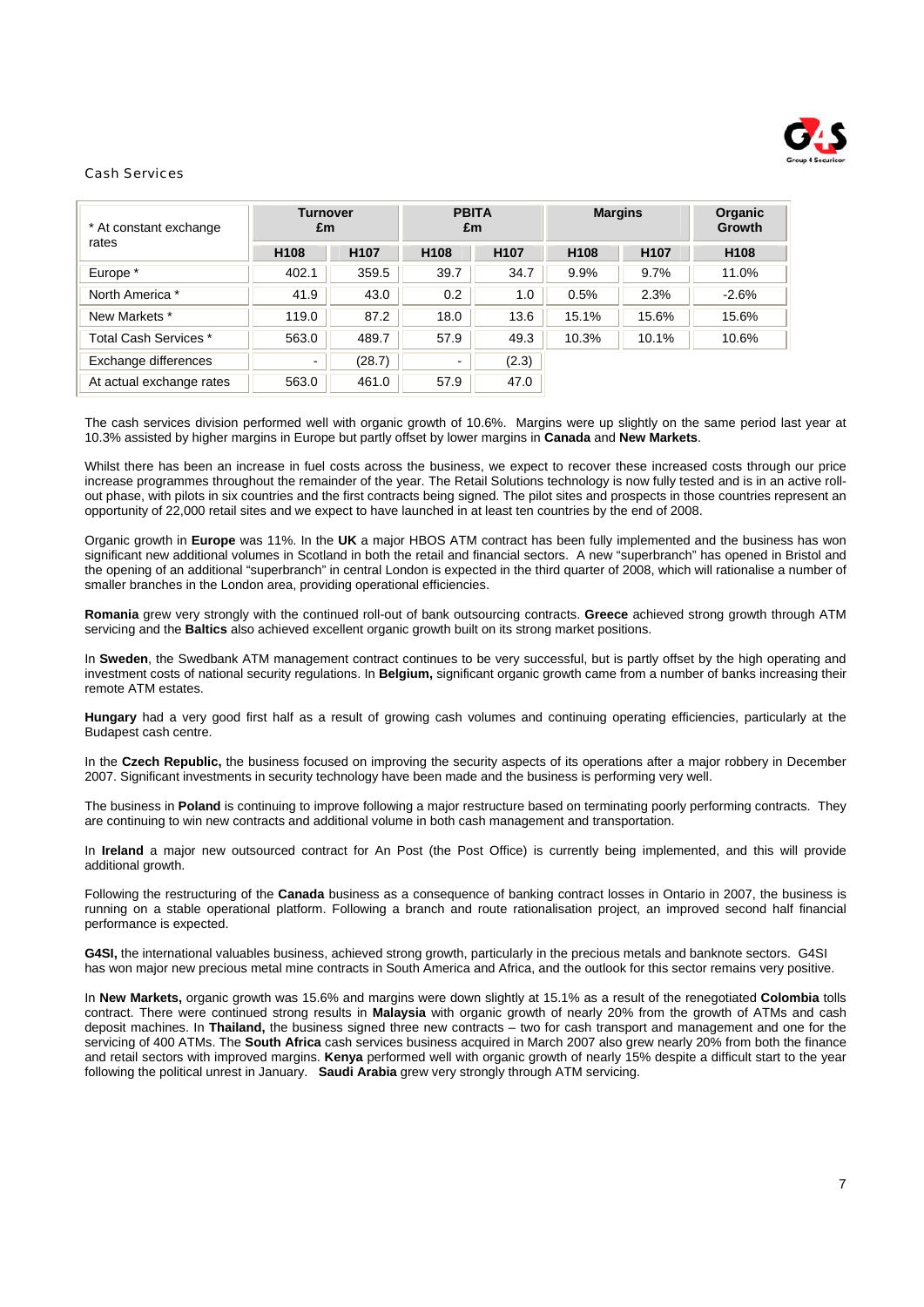

# OTHER FINANCIAL ISSUES

#### Acquisitions and divestments

Our strategy implementation continues to move ahead at a good pace and we have selected a number of countries as priorities for the capability-building approach to driving accelerated growth and development that we outlined to the market towards the end of 2007.

We have completed a number of acquisitions during the first half of 2008 including ArmorGroup, one of the world's leading protective security companies, on 7 May and GSL, an international leader in the provision of government support services, on 12 May. The group has been running detailed worldwide integration programmes since completion of the acquisitions with the objective of fully integrating GSL and ArmorGroup within the next six months. That process is progressing well with management teams focused on delivering the planned business performance and synergies.

The GSL businesses are currently being integrated into the G4S UK & Ireland region to create a significantly stronger UK Care and Justice business as well providing additional secure outsourcing capability in the UK government sector. At the time of the GSL acquisition we announced that we expected to achieve cost synergies of around £7 million. We expect the costs of achieving these synergies to be charged in 2008, with the full effect of the synergy benefits coming through in 2009.

The majority of ArmorGroup's 27 country operations have now been merged into the relevant G4S regions. The UK elements of ArmorGroup have been merged with G4S Risk Management Solutions to create a business which focuses on government contracts in Afghanistan, Iraq and Kosovo as well as the provision of mine clearance, training and risk management consultancy.

The opportunity to acquire further capability-building businesses across the group's international footprint continues to be strong and we expect to make further acquisitions in both developed and New Markets in areas such as secure facilities management, cash solutions, data and document management and risk management consulting in the second half of the year.

At the end of 2007, we signalled our intention to divest of our remaining businesses in France and Germany. The majority of these businesses have now been divested. We expect the remaining manned security business in France to be divested by the end of the year.

### Risks and uncertainties

A discussion of the group's risk assessment and control processes and the principal risks and uncertainties that could affect the business activities or financial results are detailed on pages 20 and 21 of the company's annual report for the financial year ended 31 December 2007, a copy of which is available on the group website www.g4s.com.

The risks and uncertainties are expected to be the same during the remaining six months of the financial year.

#### Share capital

On 13 May 2008 the group completed a placing of 127 million ordinary shares of 25p at a price of 222p per share. Gross proceeds were £281.9 million and issue costs £5.9 million.

#### Financing & Interest

The group's primary source of finance is a £1.1billion multicurrency revolving credit facility provided by a consortium of lending banks at a margin of 0.225% over LIBOR and maturing on 28 June 2012.

During the period the group also had US\$550 million in financing from the private placement of notes, maturing at various dates between 2014 and 2022 and bearing interest at rates between 5.77% and 6.06%.

At 30 June 2008 the group had other short-term committed facilities of £45 million and uncommitted facilities of £481 million. It also had additional committed facilities amounting to £350 million, bearing interest at a margin of 0.60% over LIBOR and expiring on 31 December 2008.

On 15 July 2008 the group completed a further \$514 million and £69 million private placement of notes, which mature at various dates between 2013 and 2020 and bear interest at rates between 6.09% and 7.56%. At the same date, the additional £350 million committed facilities referred to above were cancelled.

As of 30 June 2008, net debt was £1,134.2 million representing a gearing of 80%. The group has sufficient borrowing capacity to finance current investment plans.

Net interest payable on net debt was £37.5 million. This is an increase of 40% over the 2007 cost of £26.8 million, due principally to the increase in the group's average gross debt.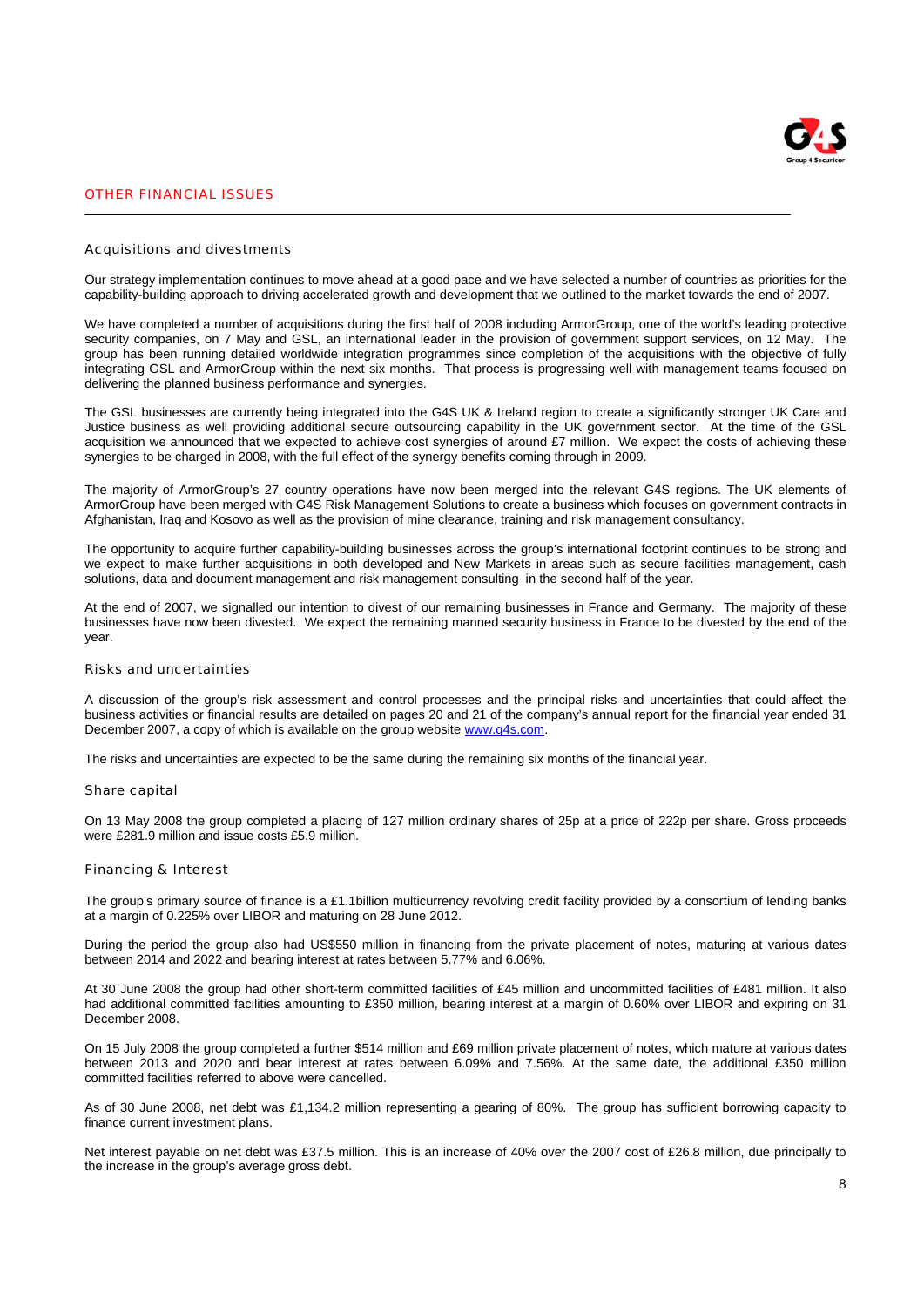

Also included within financing is net income of £2.5 million (2007: £2.8 million) in respect of movements in the group's retirement benefit obligations.

### Taxation

Tax has been provided at the estimated effective tax rate for the full year of 27.0% on adjusted earnings, compared to 27.5% for the full year in 2007. The group believes that this rate is sustainable going forward.

### Retirement benefit obligations

The group's funding shortfall on funded defined retirement benefit schemes, on the valuation basis specified in IAS19 Employee Benefits, was £149 million before tax or £107 million after tax (31 December 2007: £136 million and £98 million respectively). The main schemes are in the UK. The latest full actuarial valuations were undertaken at 5 April 2006 in respect of the Securicor scheme and 31 March 2007 in respect of the Group 4 scheme.

The valuation of gross liabilities has decreased since 31 December 2007 due to an increase in the appropriate AA corporate bond rate from 5.8% to 6.6%. However, the value of the assets held in the funds (adjusted for acquired pension funds and additional contributions) decreased by £97 million during the period. Additional company contributions were £25 million and a further £2 million of additional contributions is payable in the second half of the year.

The group believes that, over the very long term in which retirement benefits become payable, investment returns should eliminate the deficit reported in the schemes in respect of past service liabilities. However, in recognition of the regulatory obligations upon pension fund trustees to address reported deficits, the group anticipates that, in the medium term, additional cash contributions will continue to be made at least at a level similar to that in 2008.

### Dividend

The Board has declared an interim dividend for 2008 of 2.75p per share (DKK 0.2572) payable on 31 October 2008. This represents an increase of 30% on the interim dividend for 2007 and a prospective dividend cover of 2.5 times (2007: 2.7 times) on adjusted earnings for the year.

### REVIEW AND OUTLOOK

Trading for the first half of the year was ahead of our expectations and we have continued to achieve double digit organic growth and good margins despite the general economic difficulties in some key countries across the world.

This strong trading performance, along with our strategy of acquiring capability-building businesses and driving through the relevant synergy benefits from major acquisitions, provides us with confidence for the second half.

As well as growing earnings per share by 26.3% we have also increased dividend per share by 30%, further reflecting the continued strong momentum of the business.

The opportunity to acquire further capability-building businesses across the group's international footprint continues to be strong and we hope to make further focussed acquisitions in developed and in New Markets including areas such as secure facilities management, cash solutions, data and document management and risk management in the second half of the year.

Our strategy implementation continues to move ahead at a good pace and we have selected a number of countries as our priorities for moving forward to drive accelerated growth and development that we outlined to the market towards the end of 2007.

Overall, we have had an excellent performance for the first half of 2008 and are very confident for the remainder of the year.

### **27 August 2008**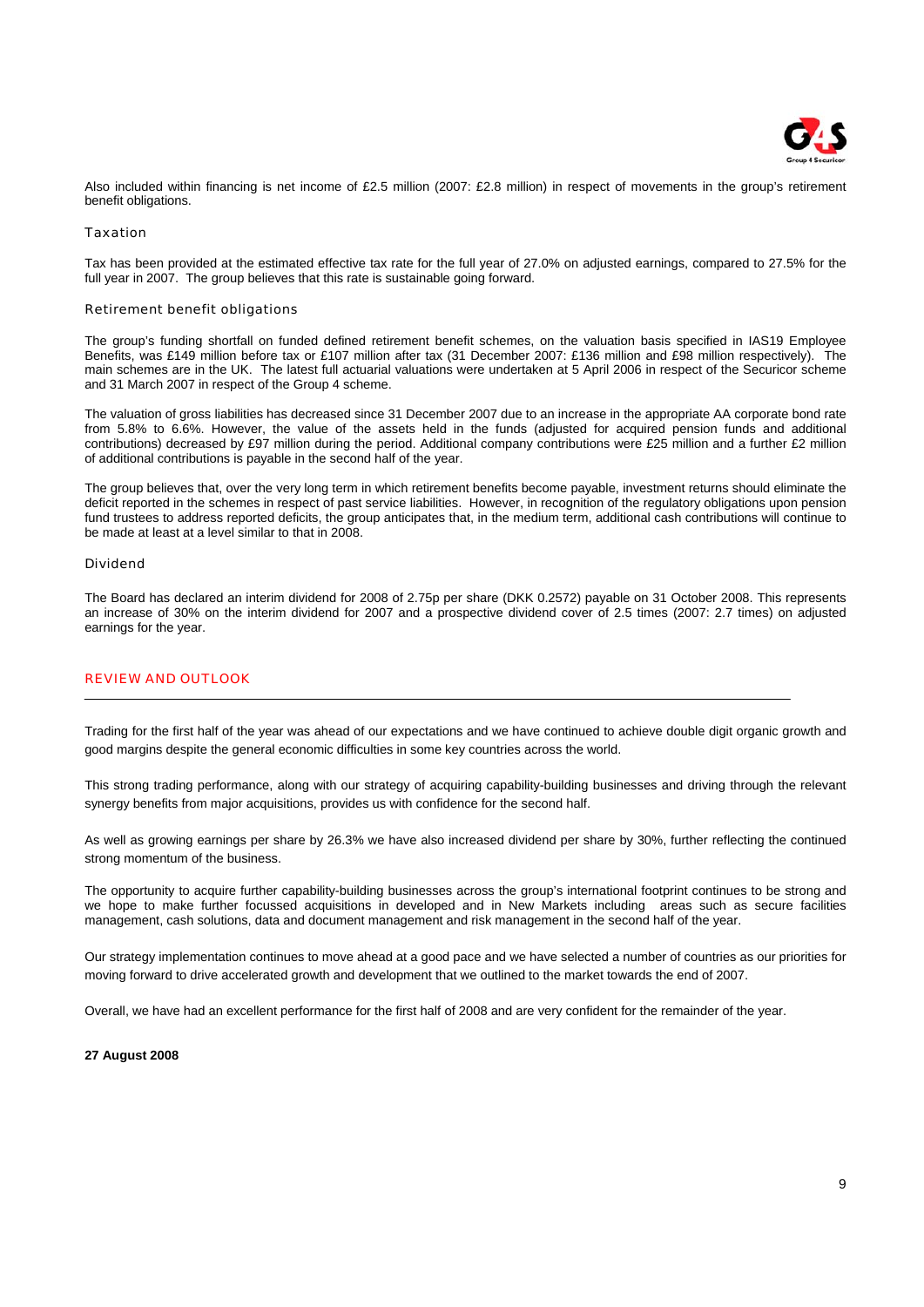

# G4S plc Unaudited interim results announcement For the six months ended 30 June 2008

### Directors' responsibility statement in respect of the interim results announcement

We confirm that to the best of our knowledge:

- this condensed set of financial statements has been prepared in accordance with International Accounting Standard (IAS) 34 *Interim Financial Reporting* as adopted by the EU;
- the Interim Management Report includes a fair review of the information required by:

(a) DTR 4.2.7R of the Disclosure Rules and Transparency Rules, being an indication of important events that have occurred during the first six months of the financial year ending 31 December 2008 and their impact on the condensed set of financial statements; and a description of the principal risks and uncertainties for the remaining six months of the financial year; and

(b) DTR 4.2.8R of the Disclosure and Transparency Rules, being related party transactions that have taken place in the first six months of the financial year ending 31 December 2008 and that have materially affected the financial position or performance of G4S Plc during that period; and any changes in the related party transactions described in the Annual Report 2007 that could do so.

The responsibility statement is signed by:

| <b>Nick Buckles</b>    | <b>Trevor Dighton</b>          |
|------------------------|--------------------------------|
| <b>Chief Executive</b> | <b>Chief Financial Officer</b> |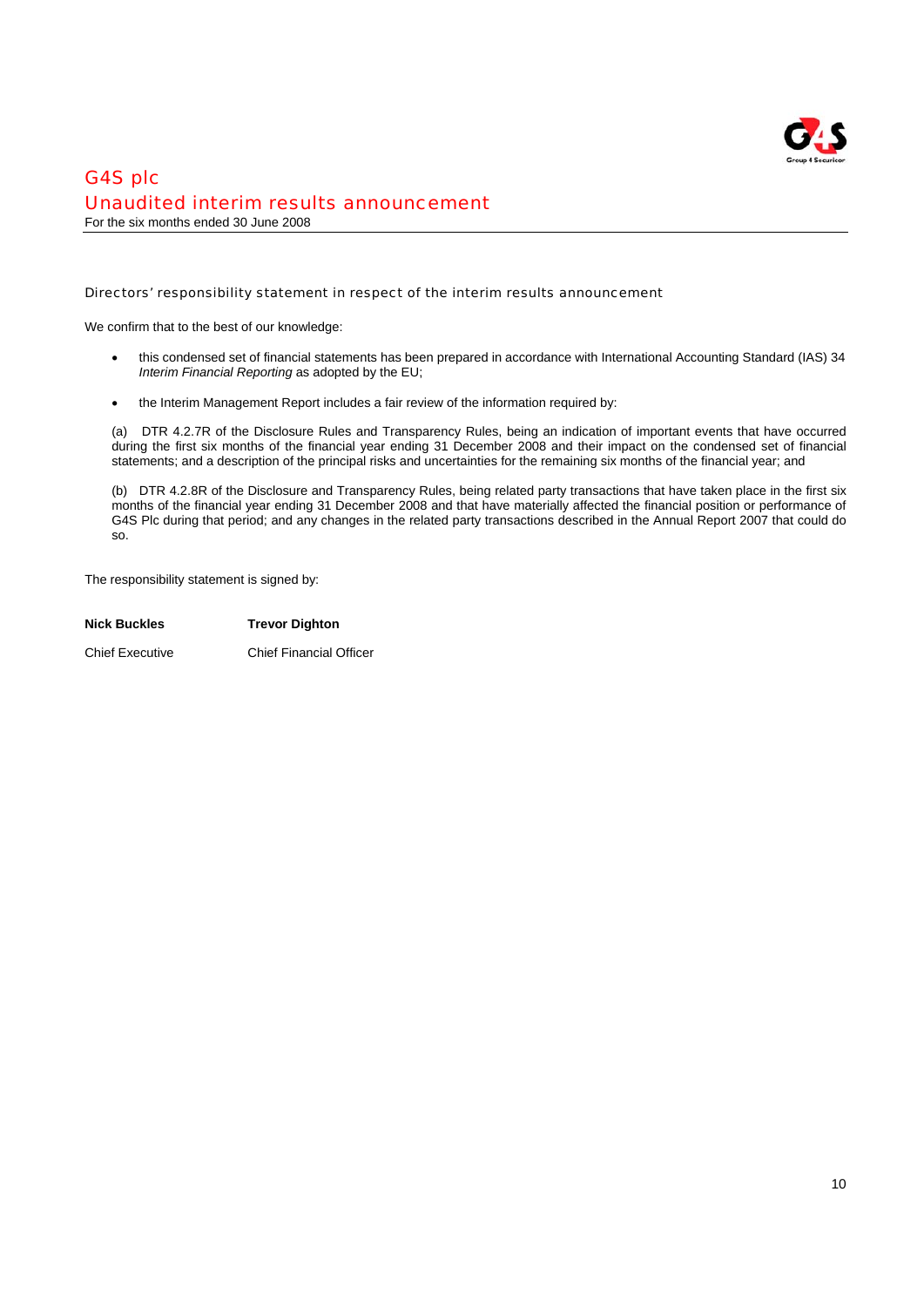

# G4S plc

# Unaudited interim results announcement

For the six months ended 30 June 2008

# Consolidated income statement

For the six months ended 30 June 2008

|                                                                                                                              |                | <b>Six months</b> | Six months     | Year           |
|------------------------------------------------------------------------------------------------------------------------------|----------------|-------------------|----------------|----------------|
|                                                                                                                              |                | ended             | ended          | ended          |
|                                                                                                                              | <b>Notes</b>   | 30.06.08<br>£m    | 30.06.07<br>£m | 31.12.07<br>£m |
|                                                                                                                              |                |                   |                |                |
| <b>Continuing operations</b>                                                                                                 |                |                   |                |                |
|                                                                                                                              |                |                   |                |                |
| Revenue                                                                                                                      | $\mathbf{2}$   | 2,697.3           | 2,137.0        | 4,483.5        |
| Profit from operations before amortisation of acquisition-related intangible                                                 |                |                   |                |                |
| assets and share of profit from associates                                                                                   |                | 173.0             | 137.5          | 308.4          |
| Share of profit from associates                                                                                              |                | 1.8               | 1.4            | 3.0            |
|                                                                                                                              |                |                   |                |                |
| Profit from operations before amortisation of acquisition-related                                                            |                |                   |                |                |
| intangible assets (PBITA)                                                                                                    | $\overline{2}$ | 174.8             | 138.9          | 311.4          |
|                                                                                                                              |                |                   |                |                |
| Amortisation of acquisition-related intangible assets                                                                        |                | (30.4)            | (18.9)         | (41.6)         |
| Profit from operations before interest and taxation (PBIT)                                                                   | 2, 3           | 144.4             | 120.0          | 269.8          |
|                                                                                                                              |                |                   |                |                |
| Finance income                                                                                                               | 6              | 50.0              | 44.6           | 92.6           |
| Finance costs                                                                                                                | $\overline{7}$ | (85.0)            | (68.6)         | (146.3)        |
|                                                                                                                              |                |                   |                |                |
| Profit from operations before taxation (PBT)                                                                                 |                | 109.4             | 96.0           | 216.1          |
|                                                                                                                              |                |                   |                |                |
| Taxation:                                                                                                                    |                |                   |                |                |
| - Before amortisation of acquisition-related intangible assets<br>- On amortisation of acquisition-related intangible assets |                | (37.8)<br>8.5     | (32.6)<br>5.5  | (70.9)<br>14.9 |
|                                                                                                                              | 8              | (29.3)            | (27.1)         | (56.0)         |
|                                                                                                                              |                |                   |                |                |
| Profit from continuing operations after taxation                                                                             |                | 80.1              | 68.9           | 160.1          |
|                                                                                                                              |                |                   |                |                |
|                                                                                                                              |                |                   |                |                |
| (Loss)/profit from discontinued operations                                                                                   | 4              |                   | (0.5)          | 0.5            |
| Profit for the period                                                                                                        |                | 80.1              | 68.4           | 160.6          |
|                                                                                                                              |                |                   |                |                |
| Attributable to:                                                                                                             |                |                   |                |                |
| Equity holders of the parent                                                                                                 |                | 74.4              | 61.3           | 147.2          |
| Minority interests                                                                                                           |                | 5.7               | 7.1            | 13.4           |
|                                                                                                                              |                |                   |                |                |
| Profit for the period                                                                                                        |                | 80.1              | 68.4           | 160.6          |
|                                                                                                                              |                |                   |                |                |
|                                                                                                                              |                |                   |                |                |
| Earnings per share attributable to ordinary equity shareholders                                                              | 9              |                   |                |                |
| of the parent from continuing and discontinued operations                                                                    |                |                   |                |                |
| Basic                                                                                                                        |                | 5.7p              | 4.8p           | 11.5p          |
| <b>Diluted</b>                                                                                                               |                | 5.7p              | 4.8p           | 11.5p          |
|                                                                                                                              |                |                   |                |                |
|                                                                                                                              |                |                   |                |                |
|                                                                                                                              |                |                   |                |                |
| Dividends declared and proposed in respect of the period                                                                     | 10             |                   |                |                |
| Interim dividend of 2.75p per share (2007: 2.11p per share)                                                                  |                | 38.7              | 27.0           | 27.3           |
| Final dividend (2007: 2.85p per share)                                                                                       |                |                   |                | 36.3           |
| Total                                                                                                                        |                | 38.7              | 27.0           | 63.6           |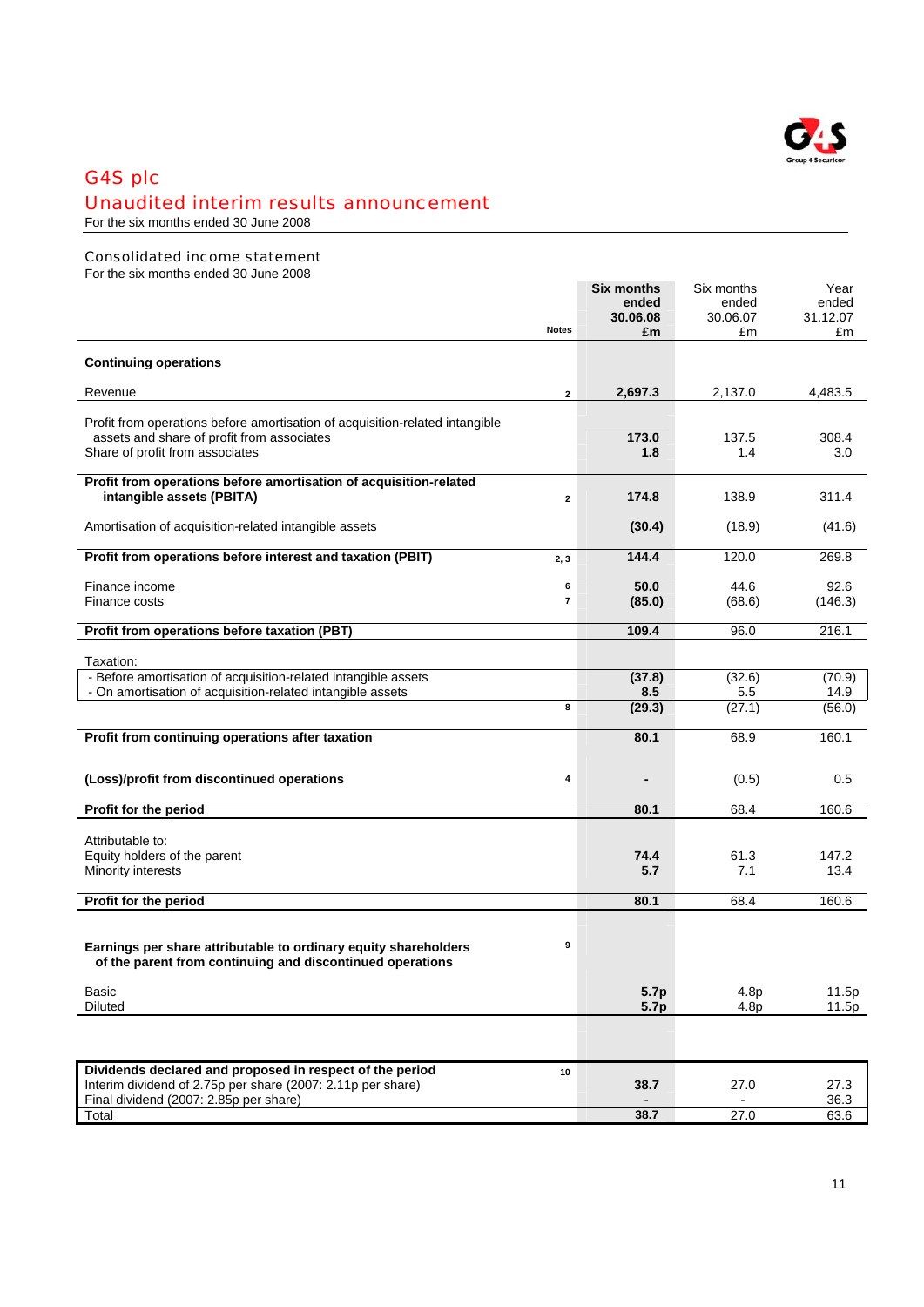

# Condensed consolidated balance sheet

As at 30 June 2008

|                                                                |              | As at                | As at                 | As at                 |
|----------------------------------------------------------------|--------------|----------------------|-----------------------|-----------------------|
|                                                                | <b>Notes</b> | 30.06.08<br>£m       | 30.06.07<br>£m        | 31.12.07              |
| <b>ASSETS</b>                                                  |              |                      |                       | £m                    |
|                                                                |              |                      |                       |                       |
| <b>Non-current assets</b>                                      |              |                      |                       |                       |
| Goodwill                                                       |              | 1,702.8              | 1,273.2               | 1,336.0               |
| Other acquisition-related intangible assets                    |              | 425.1                | 229.6                 | 222.5                 |
| Other intangible assets                                        |              | 37.9                 | 22.5                  | 31.3                  |
| Property, plant and equipment                                  |              | 459.5                | 358.4                 | 401.7                 |
| Investment in associates                                       |              | 3.0                  | 9.6                   | 10.2                  |
| Trade and other receivables                                    |              | 143.9                | 118.5                 | 153.8                 |
|                                                                |              | 2,772.2              | 2,011.8               | 2,155.5               |
| <b>Current assets</b>                                          |              |                      |                       |                       |
| Inventories                                                    |              | 72.3                 | 52.3                  | 57.9                  |
| Investments                                                    |              | 72.3                 | 72.8                  | 73.2                  |
| Trade and other receivables                                    |              | 1,085.0              | 863.3                 | 886.0                 |
| Cash and cash equivalents                                      |              | 446.6                | 306.9                 | 381.3                 |
| Assets classified as held for sale                             | 11           | 111.1                | 22.3                  | 130.9                 |
|                                                                |              | 1,787.3              | 1,317.6               | 1,529.3               |
|                                                                |              |                      |                       |                       |
| <b>Total assets</b>                                            |              | 4,559.5              | 3,329.4               | 3,684.8               |
| <b>LIABILITIES</b>                                             |              |                      |                       |                       |
| <b>Current liabilities</b>                                     |              |                      |                       |                       |
| <b>Bank overdrafts</b>                                         |              | (127.1)              | (97.1)                | (109.9)               |
| Bank loans                                                     |              | (59.8)               | (44.3)                | (80.6)                |
| Obligations under finance leases                               |              | (19.0)               | (12.5)                | (16.2)                |
| Trade and other payables                                       |              | (950.0)              | (756.9)               | (868.2)               |
| Provisions                                                     |              | (137.8)              | (72.1)                | (72.9)                |
| Liabilities associated with assets classified as held for sale | 11           | (74.8)               | (13.2)                | (78.3)                |
|                                                                |              | (1, 368.5)           | (996.1)               | (1,226.1)             |
|                                                                |              |                      |                       |                       |
| <b>Non-current liabilities</b>                                 |              |                      |                       |                       |
| <b>Bank loans</b>                                              |              | (1, 112.5)           | (713.6)               | (729.1)               |
| Loan notes                                                     |              | (290.8)              | (274.1)               | (290.4)               |
| Obligations under finance leases                               |              | (61.1)               | (40.3)                | (46.0)                |
| Trade and other payables                                       |              | (37.1)               | (30.1)                | (38.7)                |
| Provisions                                                     |              | (272.5)<br>(1,774.0) | (176.5)<br>(1, 234.6) | (231.5)<br>(1, 335.7) |
|                                                                |              |                      |                       |                       |
| <b>Total liabilities</b>                                       |              | (3, 142.5)           | (2,230.7)             | (2,561.8)             |
| <b>Net assets</b>                                              |              | 1,417.0              | 1,098.7               | 1,123.0               |
|                                                                |              |                      |                       |                       |
| <b>EQUITY</b>                                                  |              |                      |                       |                       |
| Share capital                                                  |              | 352.1                | 320.2                 | 320.2                 |
| Share premium and reserves                                     |              | 1,030.1              | 748.0                 | 766.9                 |
| Equity attributable to equity holders of the parent            | 12           | 1,382.2              | 1,068.2               | 1,087.1               |
| Minority interests                                             |              | 34.8                 | 30.5                  | 35.9                  |
| <b>Total equity</b>                                            |              | 1,417.0              | 1,098.7               | 1,123.0               |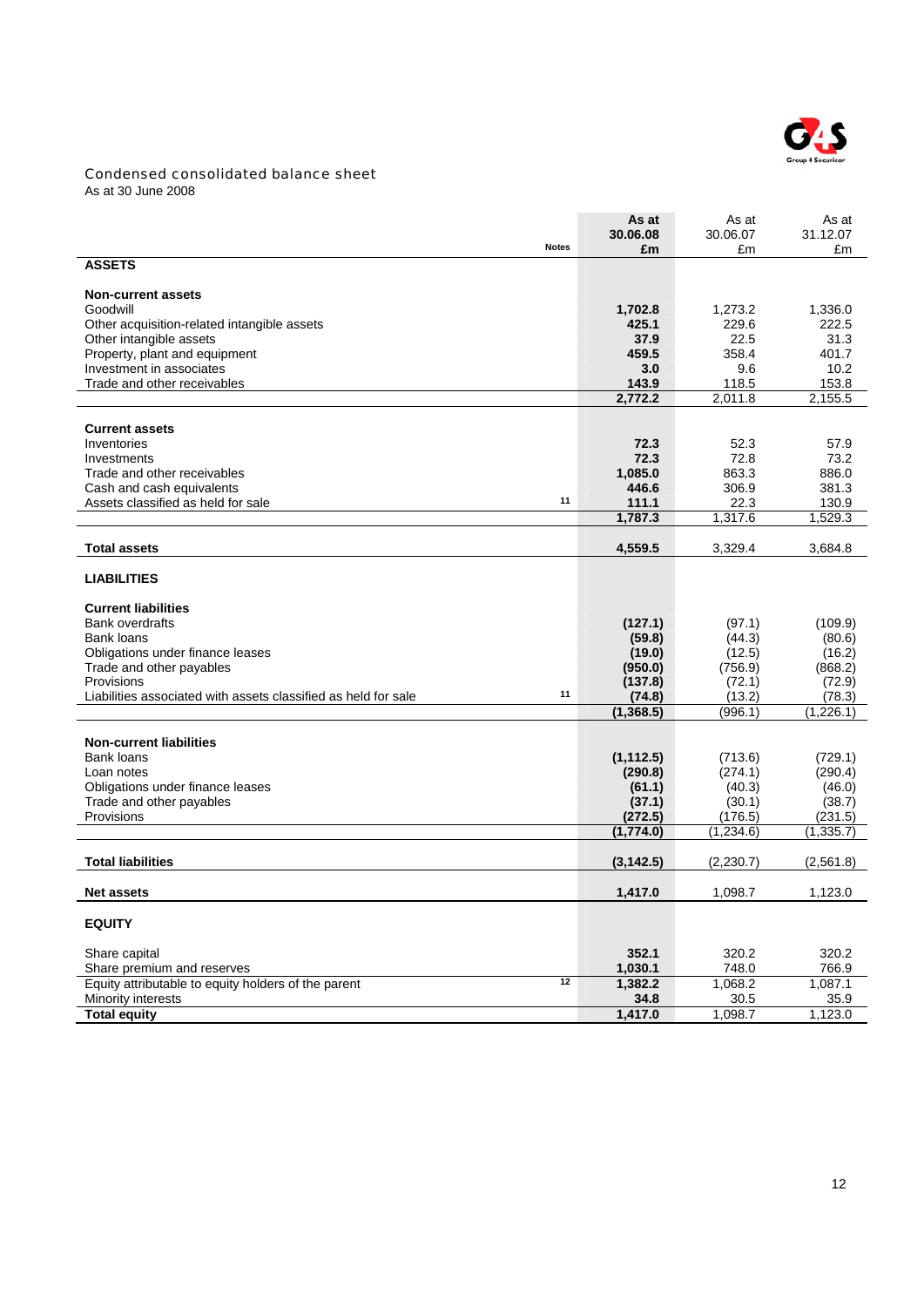

### Condensed consolidated cash flow statement

For the six months ended 30 June 2008

|                                                                                   | <b>Six months</b> | Six months      | Year            |
|-----------------------------------------------------------------------------------|-------------------|-----------------|-----------------|
|                                                                                   | ended             | ended           | ended           |
|                                                                                   | 30.06.08          | 30.06.07        | 31.12.07        |
| <b>Notes</b>                                                                      | £m                | £m              | £m              |
|                                                                                   |                   |                 |                 |
| Profit from continuing operations before taxation                                 | 109.4             | 96.0            | 216.1           |
| Loss/(profit) from discontinued operations before taxation                        |                   | (0.4)           | 0.4             |
|                                                                                   |                   |                 |                 |
| Adjustments for:<br>Finance income                                                |                   |                 |                 |
| Finance costs                                                                     | (50.0)<br>85.0    | (44.6)<br>68.6  | (92.6)<br>146.3 |
| Finance costs attributable to discontinued operations                             | 1.9               | 1.0             | 3.3             |
| Depreciation of property, plant and equipment                                     | 48.9              | 44.0            | 91.1            |
| Amortisation of acquisition-related intangible assets                             | 30.4              | 18.9            | 41.6            |
| Amortisation of other intangible assets                                           | 4.8               | 3.8             | 8.5             |
| Other operating cash flow movements                                               | 1.1               |                 | (25.3)          |
| Operating cash flow before movements in working capital                           | 231.5             | 187.3           | 389.4           |
|                                                                                   |                   |                 |                 |
| Net working capital movement                                                      | (64.1)            | (71.6)          | (31.9)          |
| Cash generated by operations                                                      | 167.4             | 115.7           | 357.5           |
|                                                                                   |                   |                 |                 |
| Tax paid                                                                          | (37.9)            | (29.8)          | (66.2)          |
| Net cash flow from operating activities                                           | 129.5             | 85.9            | 291.3           |
|                                                                                   |                   |                 |                 |
| <b>Investing activities</b>                                                       |                   |                 |                 |
| Interest received                                                                 | 7.7               | 7.1             | 24.9            |
| Cash flow from/(to) associates                                                    | 9.5               | (0.4)           | 1.0             |
| Net cash flow from capital expenditure                                            | (61.1)            | (44.2)          | (109.0)         |
| Net cash flow from acquisitions and disposals                                     | (308.0)           | (98.7)          | (132.1)         |
| Sale/(purchase) of trading investments                                            | 1.9               | (2.3)           | (0.3)           |
| Own shares purchased                                                              | (4.5)             | $\blacksquare$  | (3.1)           |
| Net cash used in investing activities                                             | (354.5)           | (138.5)         | (218.6)         |
|                                                                                   |                   |                 |                 |
| <b>Financing activities</b>                                                       |                   |                 |                 |
| Share issues                                                                      | 276.8             | 0.9             | 0.9             |
| Dividends paid to minority interests                                              | (3.4)             | (0.5)           | (3.8)           |
| Loan to minority interests                                                        | (4.2)             |                 | (13.3)          |
| Dividends paid to equity shareholders of the parent<br>Net increase in borrowings | (36.4)<br>129.4   | (32.0)<br>122.8 | (59.3)<br>140.4 |
| Interest paid                                                                     | (50.4)            | (30.6)          | (79.9)          |
| Net cash flow from translation hedging financial instruments                      | (39.0)            | (2.2)           | (4.3)           |
| Repayment of obligations under finance leases                                     | (4.8)             | (5.8)           | (4.6)           |
| Net cash flow from financing activities                                           | 268.0             | 52.6            | (23.9)          |
|                                                                                   |                   |                 |                 |
| Net increase in cash, cash equivalents and bank overdrafts<br>13                  | 43.0              |                 | 48.8            |
|                                                                                   |                   |                 |                 |
| Cash, cash equivalents and bank overdrafts at the beginning of the period         | 270.7             | 210.0           | 210.0           |
| Effect of foreign exchange rate fluctuations on cash held                         | 8.6               |                 | 11.9            |
| Cash, cash equivalents and bank overdrafts at the end of the period               | 322.3             | 210.0           | 270.7           |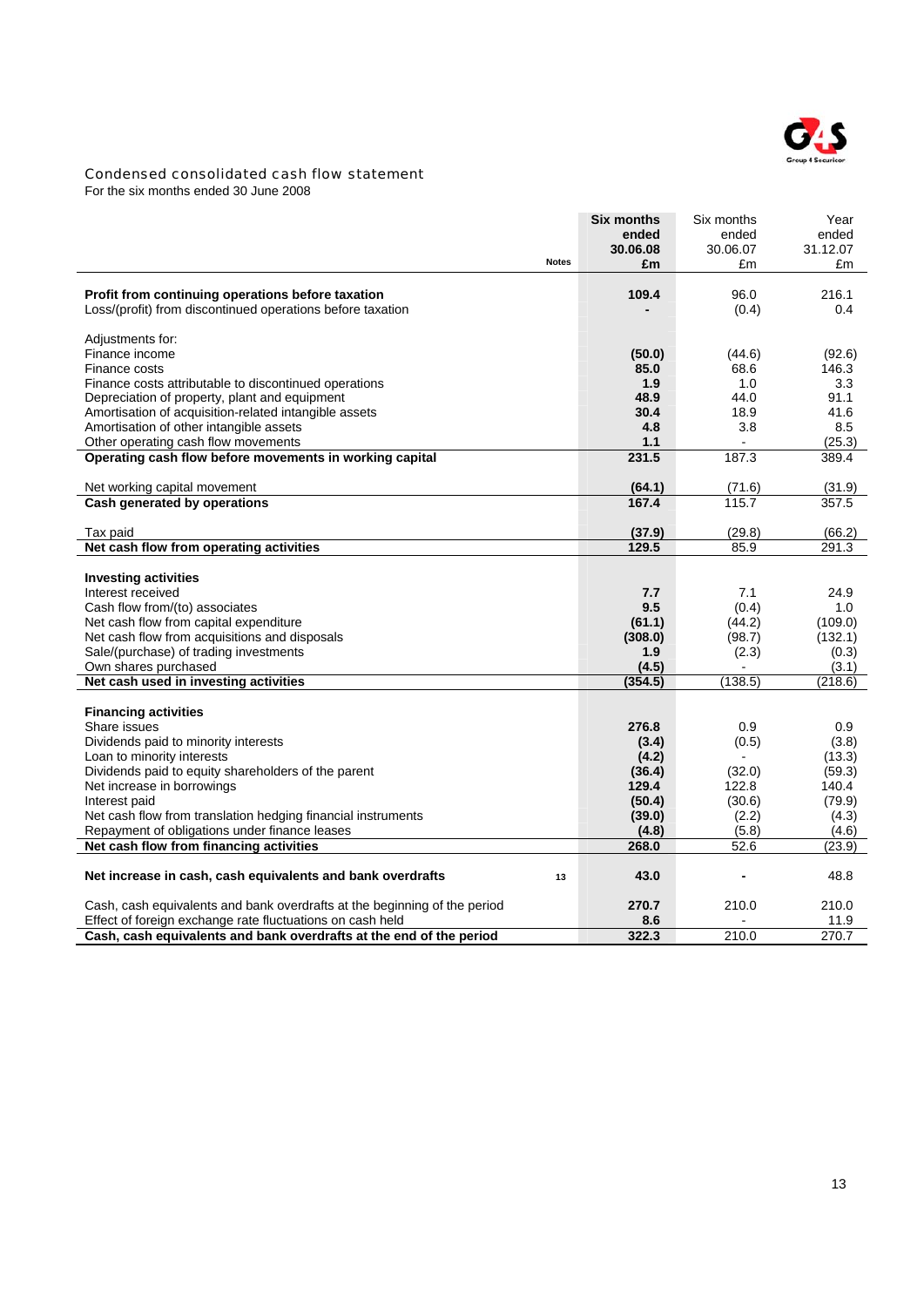

### Consolidated statement of recognised income and expense

For the six months ended 30 June 2008

|                                                                      | <b>Six months</b><br>ended<br>30.06.08<br>£m | Six months<br>ended<br>30.06.07<br>£m | Year<br>ended<br>31.12.07<br>£m |
|----------------------------------------------------------------------|----------------------------------------------|---------------------------------------|---------------------------------|
| Exchange differences on translation of foreign operations            | 25.8                                         | (2.7)                                 | 37.4                            |
| Actuarial (losses)/gains on defined retirement benefit schemes       | (56.5)                                       | 147.1                                 | 64.7                            |
| Change in fair value of cash flow hedging financial instruments      | 5.0                                          | 4.0                                   | (7.0)                           |
| Change in fair value of net investment hedging financial instruments | (19.1)                                       | 0.3                                   | (19.0)                          |
| Tax on items taken directly to equity                                | 27.5                                         | (47.4)                                | (14.0)                          |
| Net income/(expense) recognised directly in equity                   | (17.3)                                       | 101.3                                 | 62.1                            |
| Profit for the period                                                | 80.1                                         | 68.4                                  | 160.6                           |
| Net recognised income                                                | 62.8                                         | 169.7                                 | 222.7                           |
| Attributable to:                                                     |                                              |                                       |                                 |
| Equity holders of the parent                                         | 57.1                                         | 162.6                                 | 209.3                           |
| Minority interests                                                   | 5.7                                          | 7.1                                   | 13.4                            |
| Net recognised income                                                | 62.8                                         | 169.7                                 | 222.7                           |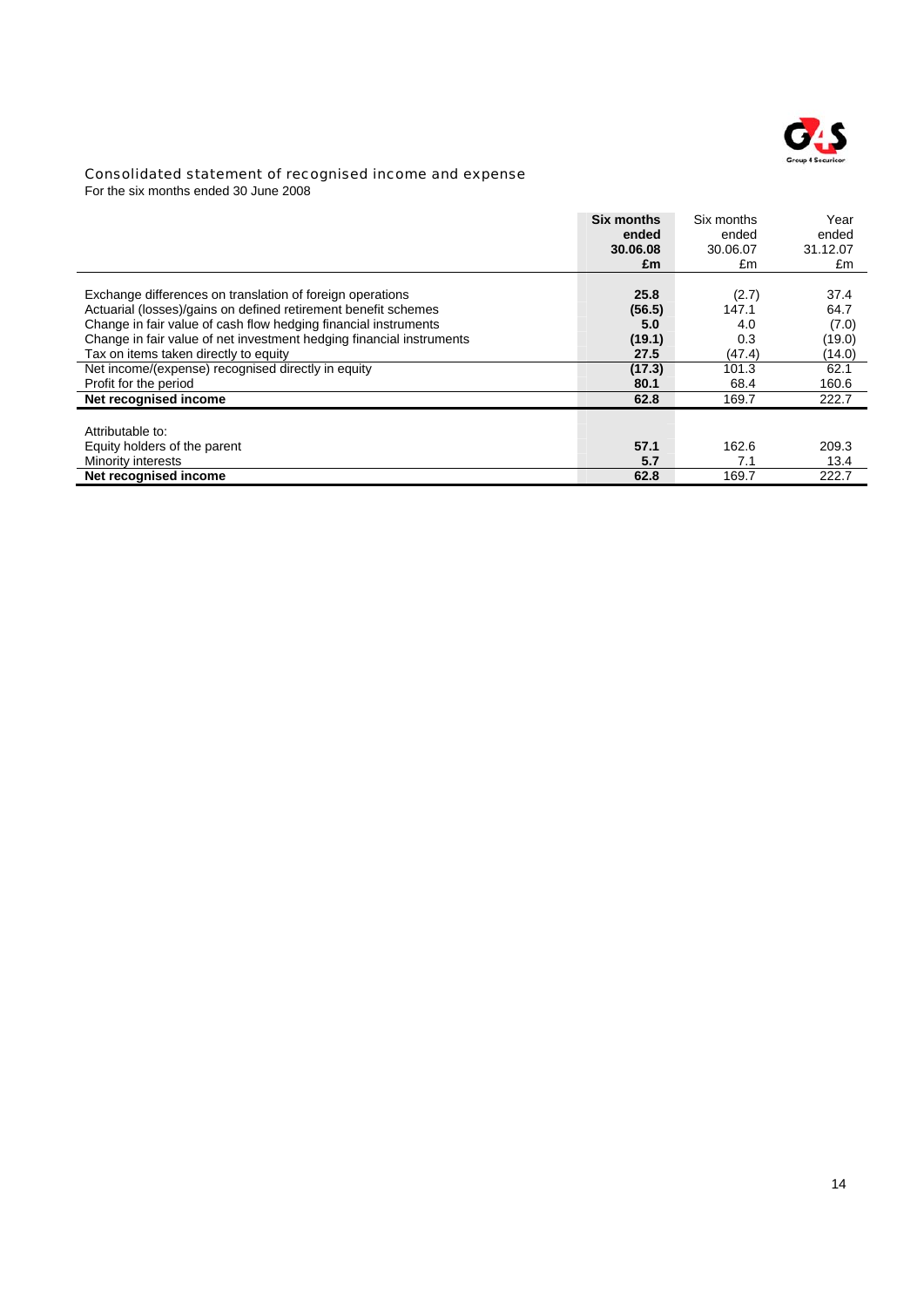

### Notes to the interim results announcement

#### **1) Basis of preparation and accounting policies**

These condensed financial statements comprise the unaudited interim consolidated results of G4S plc ("the group") for the six months ended 30 June 2008. These interim financial results do not comprise statutory accounts within the meaning of Section 240 of the Companies Act 1985 and should be read in conjunction with the Annual Report and Accounts 2007.

The comparative figures for the financial year ended 31 December 2007 are not the company's statutory accounts for that year. Those accounts have been reported on by the company's auditor and delivered to the registrar of companies. The report of the auditor was (i) unqualified, (ii) did not contain a reference to any matters to which the auditor drew attention by emphasis of matter without qualifying their report, and (iii) did not contain any statement under Section 237 of the Companies Act 1985.

The condensed financial statements of the group presented in this interim announcement have been prepared in accordance with IAS 34 *Interim Financial Reporting*, and with the Disclosure and Transparency Rules of the Financial Services Authority. The accounting policies applied are the same as those set out in the group's Annual Report and Accounts 2007.

The financial information in these condensed financial statements for the half years to 30 June 2008 and 30 June 2007 have been neither audited nor verified.

The comparative income statement for the six months ended 30 June 2007 has been re-presented for operations qualifying as discontinued during the six months ended 31 December 2007 and the six months ended 30 June 2008. The comparative income statement for the year ended 31 December 2007 has been re-presented for operations qualifying as discontinued during the six months ended 30 June 2008. For the six months ended 30 June 2007, revenue has been reduced by £126.9m and PBT has been increased by £0.4m compared to the figures published previously. For the year ended 31 December 2007, revenue has been reduced by £6.9m and PBT has been reduced by £0.7m compared to the figures published previously.

The comparative balance sheet as at 30 June 2007 has been restated to reflect the completion during the six months ended 31 December 2007 and the six months ended 30 June 2008 of the initial accounting in respect of acquisitions made during the six months ended 30 June 2007. Adjustments made to the provisional calculation of fair values of assets and liabilities acquired and the consideration payable amount to £8.6m, with an equivalent increase in the reported value of goodwill.

The comparative balance sheet as at 31 December 2007 has been restated to reflect (i) the completion during the six months ended 30 June 2008 of the initial accounting in respect of acquisitions made during the six months ended 30 June 2007, and (ii) adjustments made in the six months to 30 June 2008 to the preliminary assessment of the fair values of assets and liabilities acquired during the six months ended 31 December 2007. Adjustments made to the provisional calculation of the fair values of assets and liabilities acquired and the consideration payable amount to £3.6m, with an equivalent increase in the reported value of goodwill.

#### **2) Segmental analysis**

The group operates in two core product areas: security services and cash services. The group operates on a worldwide basis and derives a substantial proportion of its revenue and profits from each of the following geographic regions: Europe (comprising the United Kingdom and Ireland, and Continental Europe), North America, and New Markets (comprising the Middle East and Gulf States, Latin America and the Caribbean, Africa, and Asia Pacific).

The current management structure of the group is a combination of product area and geography, within which the larger businesses generally report by product area. The group's primary segmentation is therefore by business segment and its secondary segmentation is by geography.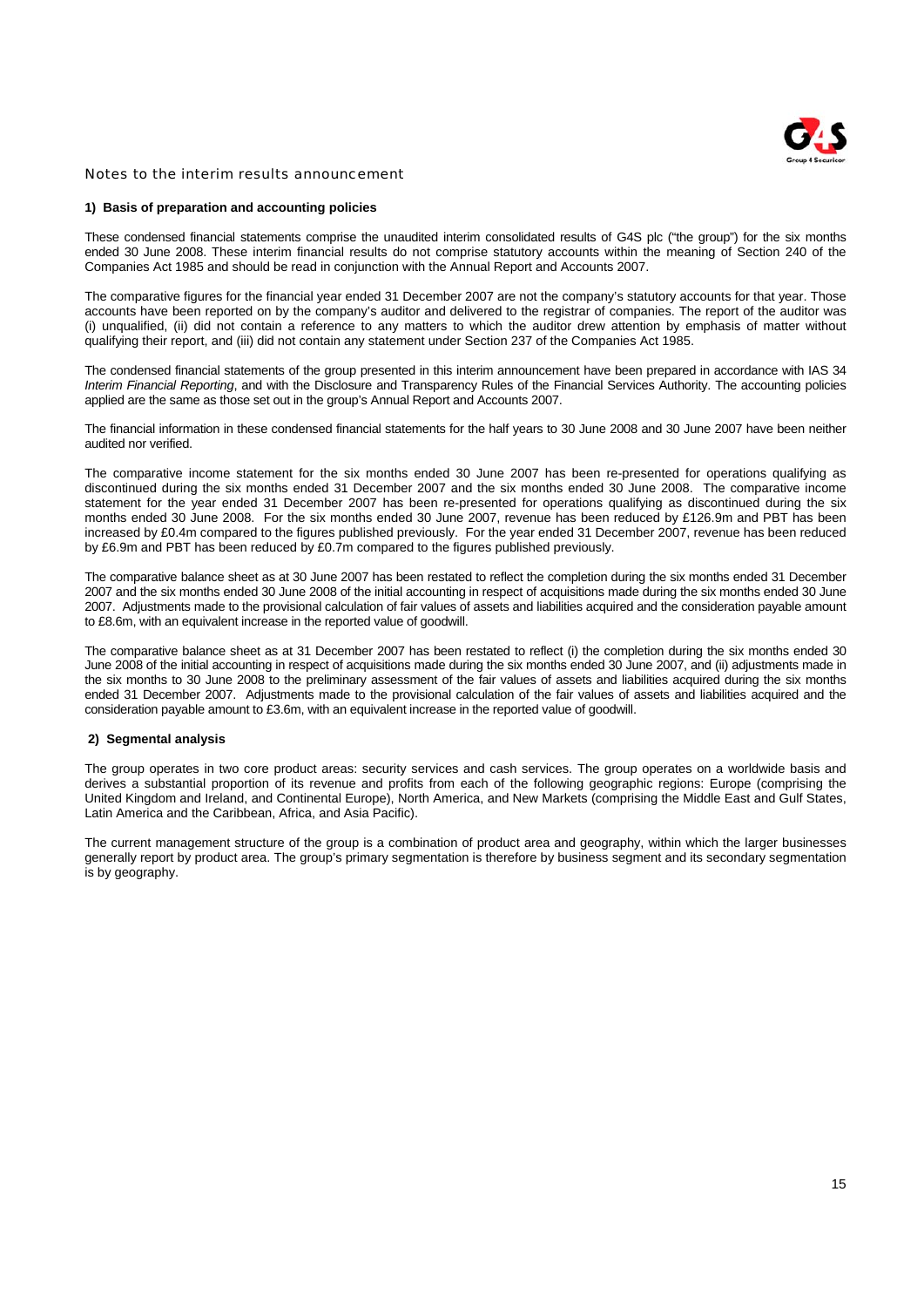

Segment information for continuing operations is presented below:

| <b>Segment revenue</b>                                |                            |                     |                 |
|-------------------------------------------------------|----------------------------|---------------------|-----------------|
|                                                       | <b>Six months</b>          | Six months          | Year            |
| Revenue by business segment                           | ended                      | ended               | ended           |
|                                                       | 30.06.08<br>£m             | 30.06.07<br>£m      | 31.12.07<br>£m  |
|                                                       |                            |                     |                 |
| <b>Security Services</b>                              |                            |                     |                 |
| UK and Ireland                                        | 397.8                      | 283.9               | 593.0           |
| <b>Continental Europe</b>                             | 656.3                      | 508.2               | 1,078.3         |
| Europe                                                | 1,054.1                    | 792.1               | 1,671.3         |
| North America                                         | 570.8                      | 515.8               | 1,043.8         |
| Middle East and Gulf States                           | 119.9                      | 84.7                | 177.9           |
| Latin America and the Caribbean                       | 98.8                       | 75.0                | 158.0           |
| Africa<br>Asia Pacific                                | 111.3<br>179.4             | 84.6<br>123.8       | 183.9<br>268.9  |
| <b>New Markets</b>                                    | 509.4                      | 368.1               | 788.7           |
| <b>Total Security Services</b>                        | 2,134.3                    | 1,676.0             | 3,503.8         |
|                                                       |                            |                     |                 |
| <b>Cash Services</b>                                  |                            |                     |                 |
| Europe                                                | 402.1                      | 337.3               | 706.3           |
| North America                                         | 41.9                       | 38.4                | 78.0            |
| <b>New Markets</b>                                    | 119.0                      | 85.3                | 195.4           |
| <b>Total Cash Services</b>                            | 563.0                      | 461.0               | 979.7           |
| <b>Total revenue</b>                                  | 2,697.3                    | 2,137.0             | 4,483.5         |
|                                                       |                            |                     |                 |
| <b>Segment result</b>                                 |                            |                     |                 |
|                                                       | <b>Six months</b><br>ended | Six months<br>ended | Year<br>ended   |
| <b>PBITA by business segment</b>                      | 30.06.08                   | 30.06.07            | 31.12.07        |
|                                                       | £m                         | £m                  | £m              |
|                                                       |                            |                     |                 |
| <b>Security Services</b>                              |                            |                     |                 |
| UK and Ireland                                        | 30.7                       | 21.8                | 48.4            |
| <b>Continental Europe</b>                             | 33.9                       | 27.0                | 61.5            |
| Europe                                                | 64.6                       | 48.8                | 109.9           |
| North America                                         | 30.8                       | 27.7                | 61.5            |
| Middle East and Gulf States                           | 8.2                        | 7.4                 | 14.2            |
| Latin America and the Caribbean<br>Africa             | 6.2<br>9.6                 | 4.9<br>7.1          | 10.3<br>16.0    |
| Asia Pacific                                          | 14.9                       | 10.7                | 22.9            |
| <b>New Markets</b>                                    | 38.9                       | 30.1                | 63.4            |
| <b>Total Security Services</b>                        | 134.3                      | 106.6               | 234.8           |
|                                                       |                            |                     |                 |
| <b>Cash Services</b>                                  |                            |                     |                 |
| Europe                                                | 39.7                       | 32.8                | 77.4            |
| North America                                         | 0.2                        | 0.9                 | 0.6             |
| <b>New Markets</b>                                    | 18.0                       | 13.3                | 29.0            |
| <b>Total Cash Services</b>                            | 57.9                       | 47.0                | 107.0           |
| Total PBITA before head office costs                  | 192.2                      | 153.6               | 341.8           |
| Head office costs<br><b>Total PBITA</b>               | (17.4)<br>174.8            | (14.7)<br>138.9     | (30.4)<br>311.4 |
|                                                       |                            |                     |                 |
| <b>Result by business segment</b>                     |                            |                     |                 |
| <b>Total PBITA</b>                                    | 174.8                      | 138.9               | 311.4           |
| Amortisation of acquisition-related intangible assets | (30.4)                     | (18.9)              | (41.6)          |
| <b>Total PBIT</b>                                     | 144.4                      | 120.0               | 269.8           |
|                                                       |                            |                     |                 |
|                                                       |                            |                     |                 |
| <b>Security Services</b>                              | 115.9                      | 98.2                | 215.4           |
| <b>Cash Services</b>                                  | 45.9                       | 36.5                | 84.8            |
| Head office costs<br><b>Total PBIT</b>                | (17.4)<br>144.4            | (14.7)<br>120.0     | (30.4)<br>269.8 |
|                                                       |                            |                     |                 |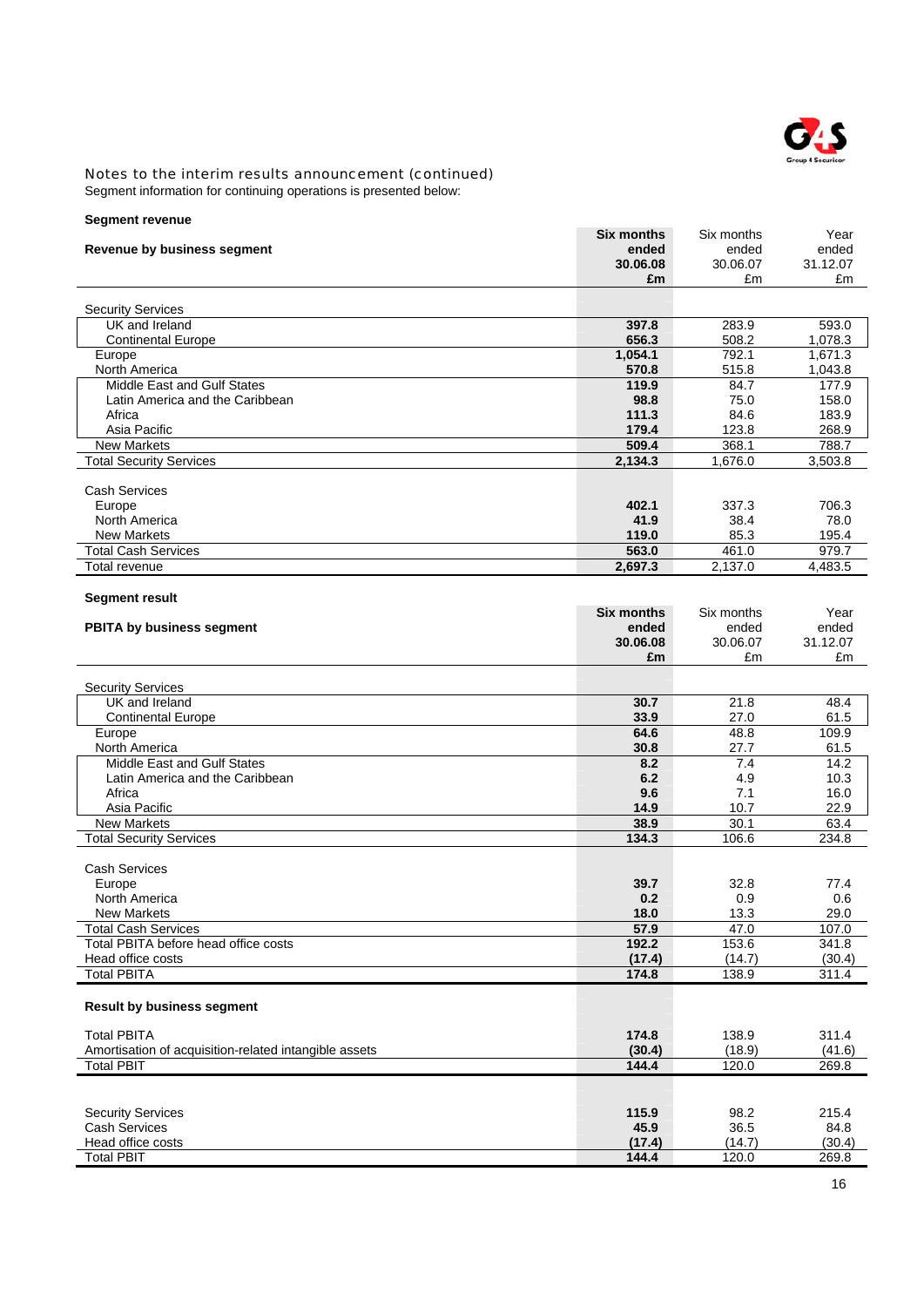

### **3) Profit from operations before interest and taxation**

The income statement can be analysed as follows:

| <b>Continuing operations</b>                        | <b>Six months</b><br>ended<br>30.06.08<br>£m | Six months<br>ended<br>30.06.07<br>£m | Year<br>ended<br>31.12.07<br>£m |
|-----------------------------------------------------|----------------------------------------------|---------------------------------------|---------------------------------|
|                                                     |                                              |                                       |                                 |
| Revenue                                             | 2,697.3                                      | 2.137.0                               | 4,483.5                         |
| Cost of sales                                       | (2, 108.7)                                   | (1,660.3)                             | (3,479.2)                       |
| Gross profit                                        | 588.6                                        | 476.7                                 | 1,004.3                         |
| Administration expenses                             | (446.0)                                      | (358.1)                               | (737.5)                         |
| Share of profit from associates                     | 1.8                                          | 1.4                                   | 3.0                             |
| Profit from operations before interest and taxation | 144.4                                        | 120.0                                 | 269.8                           |

Included within administration expenses is the amortisation charge for acquisition-related intangible assets.

### **4) Discontinued operations**

Operations qualifying as discontinued in the current period primarily comprise the security services business in Germany, which principally comprises G4S Sicherheitsdienste GmbH and G4S Sicherheitssysteme GmbH, disposed of on 15 May 2008, and the security services business in France, which principally comprises Group 4 Securicor SAS, the disposal of which is still in progress. Further operations qualifying as discontinued in the prior year primarily comprise G4S Cash Services (France) SAS, disposed of on 2 July 2007.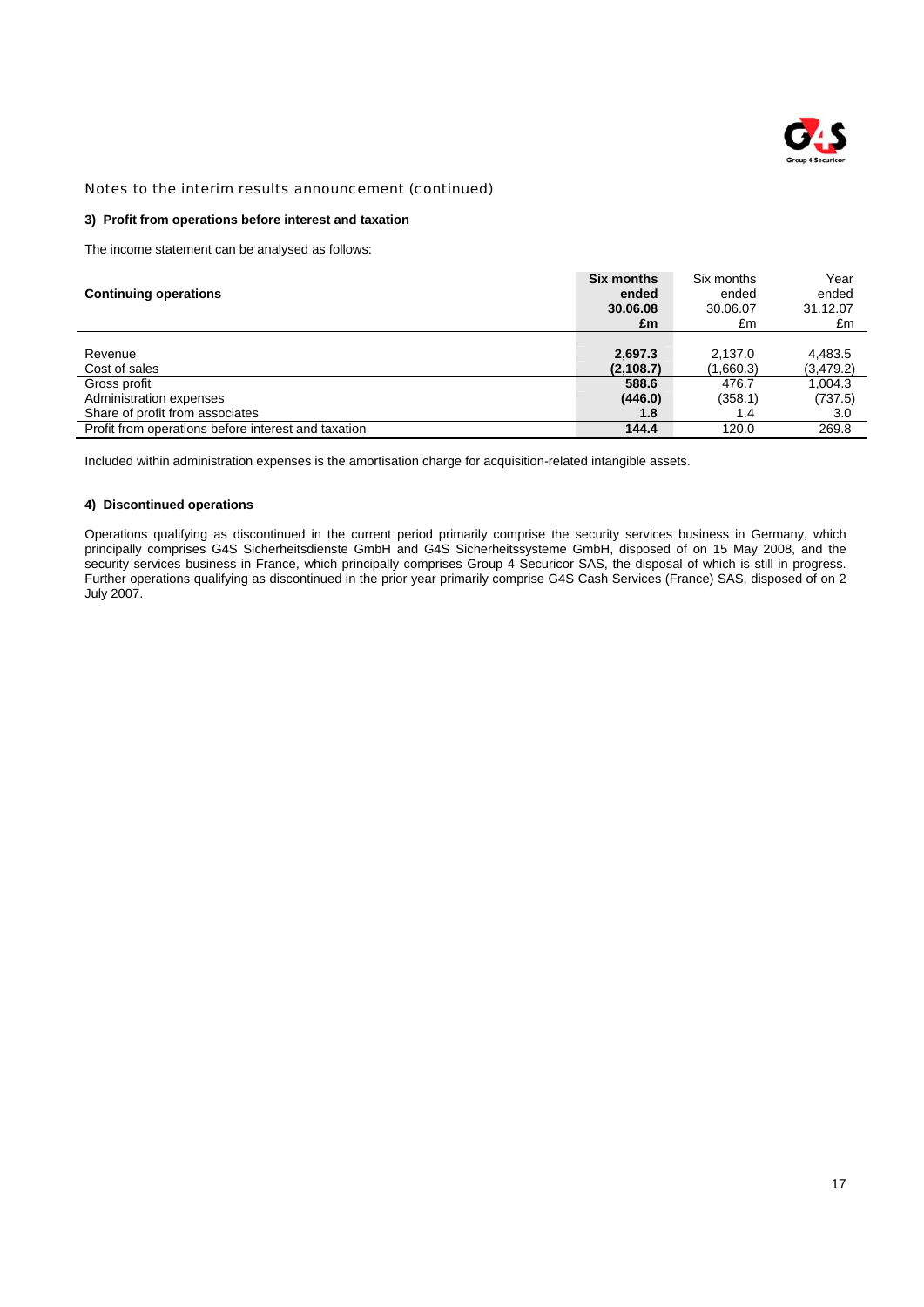

#### **5) Acquisitions**

### **Current Period Acquisitions**

The most significant acquisition in subsidiary undertakings in the period was the purchase of De Facto 1119 Limited, the holding company of the Global Solutions group ("GSL") an international leader in the provision of support services for governments, companies and public authorities, based in the UK, which was completed on 12 May 2008. Other principal acquisitions in subsidiary undertakings in the period include the purchases of ArmorGroup International plc, an international provider of defensive, protective security services, head-quartered in the UK; Touchcom, Inc., a security consultancy and design business in the US; RONCO Consulting Corporation, an international provider of humanitarian mine action and ordnance services, specialised security and training, head-quartered in the US; MJM Investigations, Inc., a provider of insurance fraud mitigation and claims services in the US; the Rock Steady group of companies, providing event security in the UK; and Travel Logistics Limited, a provider of passport and visa services in the UK. In addition, the group completed the acquisition of a further 25% of Aktsiaselts G4S Baltics, increasing to 90% its holding in this company, the holding company of the G4S subsidiaries in Estonia, Latvia and Lithuania, which provide both security services and cash services. This transaction was largely accrued at 31 December 2007 through the recognition of a put option. The group also acquired the 49% of G4S Macau Limitada, a provider of both security services and cash services that it did not already own.

The following table sets out the book values and provisional fair values at acquisition of the identifiable assets and liabilities acquired by the group during the period:

|                                                |            | Fair value  |                   |
|------------------------------------------------|------------|-------------|-------------------|
|                                                | Book value | adjustments | <b>Fair value</b> |
|                                                | £m         | £m          | £m                |
| Acquisition-related intangible assets          | 2.9        | 231.1       | 234.0             |
| Other intangible assets                        | 2.2        |             | 2.2               |
| Investment in associates                       | 2.9        | (1.0)       | 1.9               |
| Property, plant and equipment                  | 40.7       | (7.6)       | 33.1              |
| Inventories                                    | 4.1        | (0.1)       | 4.0               |
| Trade and other receivables                    | 125.3      | 4.6         | 129.9             |
| Deferred tax assets                            | 7.5        | (1.7)       | 5.8               |
| Cash and cash equivalents                      | 16.0       | 1.0         | 17.0              |
| Trade and other payables                       | (116.3)    | (7.6)       | (123.9)           |
| Provisions                                     | 4.3        | (18.6)      | (14.3)            |
| <b>Borrowings</b>                              | (224.7)    | (0.3)       | (225.0)           |
| Deferred tax liabilities                       | (1.2)      | (65.9)      | (67.1)            |
| Net assets acquired of subsidiary undertakings | (136.3)    | 133.9       | (2.4)             |
| Acquisition of minority interests              | 3.9        |             | 3.9               |
| Goodwill                                       |            |             | 342.2             |
| Total purchase consideration                   |            |             | 343.7             |
|                                                |            |             |                   |
| Satisfied by:                                  |            |             |                   |
| Cash                                           |            |             | 314.4             |
| <b>Transaction costs</b>                       |            |             | 10.5              |
| Contingent consideration                       |            |             | 18.8              |
| Total purchase consideration                   |            |             | 343.7             |

Adjustments made to identifiable assets and liabilities on acquisition are to reflect their fair value. These include the recognition of customer-related intangible assets amounting to £231.1m attributable to the acquisition of subsidiary undertakings. The fair values of net assets acquired are provisional and represent estimates following a preliminary valuation exercise. These estimates may be adjusted to reflect refinements in their calculation and any development in the issues to which they relate. Final fair value adjustments will, if required, be set out in the group's 2008 Annual Report and Accounts and/or in the group's 2009 Annual Report and Accounts as appropriate.

The goodwill arising on acquisitions can be ascribed to the existence of a skilled, active workforce and the opportunities to obtain new contracts and develop the business. Neither of these meets the criteria for recognition as intangible assets separable from goodwill. Goodwill arising on acquisition includes £13.7m arising on the acquisition of minority interests. `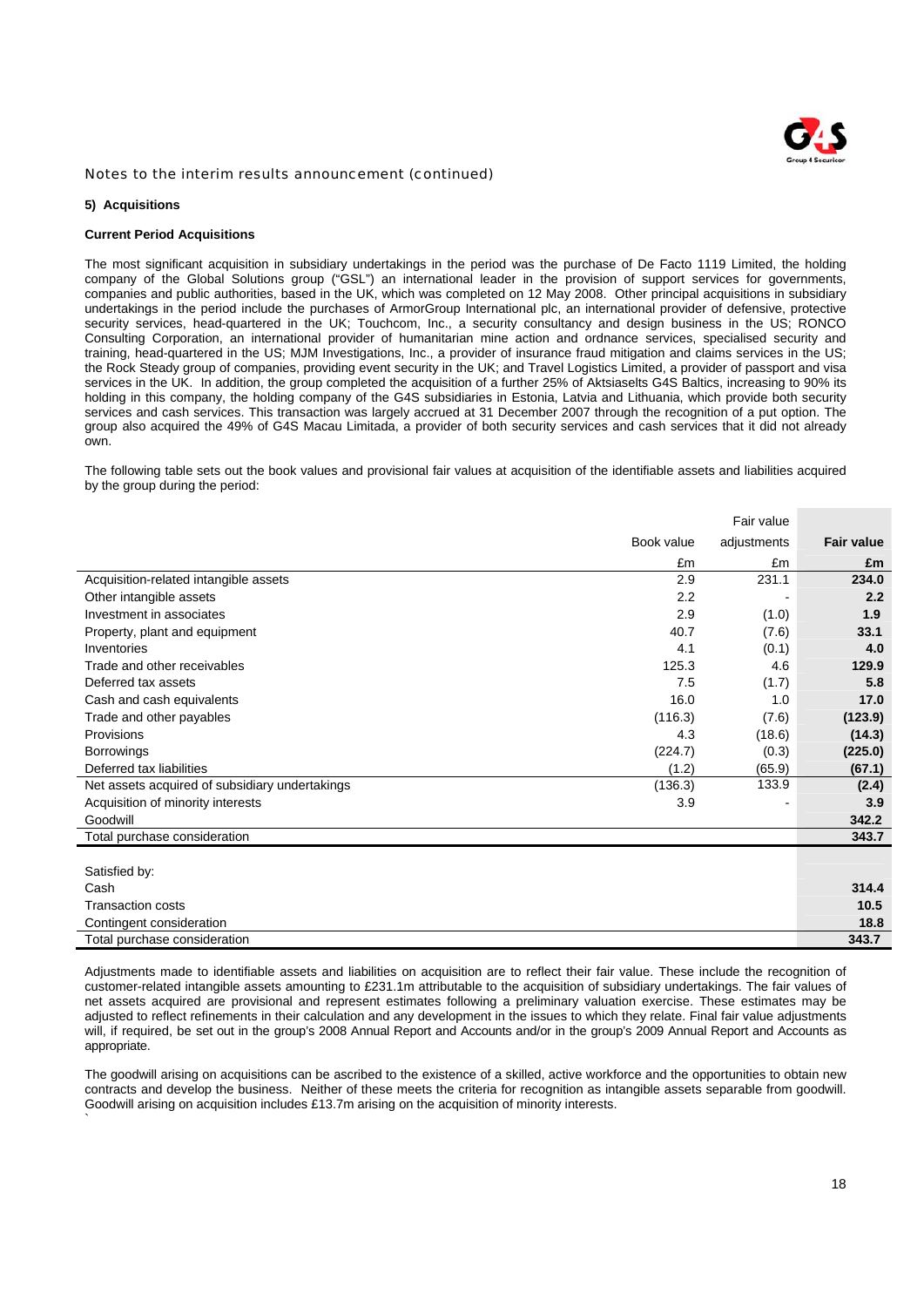

# **5) Acquisitions (continued)**

From their respective dates of acquisition, the acquired businesses' contribution to the results of the group for the period was as follows:

| Contribution from acquired businesses       | Revenue | <b>PBITA</b> | Profit |
|---------------------------------------------|---------|--------------|--------|
|                                             | £m      | £m           | £m     |
| <b>GSL</b>                                  | 79.5    | 5.8          | 2.4    |
| ArmorGroup                                  | 27.2    | 0.9          | 0.2    |
| Touchcom                                    | 0.7     |              |        |
| <b>RONCO</b>                                | 10.4    | 1.0          | 0.5    |
| <b>MJM</b>                                  | 4.8     | 0.2          |        |
| <b>Rock Steady</b>                          | 3.5     | 0.4          | 0.1    |
| <b>Travel Logistics</b>                     | 3.2     | 0.6          | 0.3    |
| <b>Others</b>                               | 3.1     | 0.5          | 0.4    |
| Total contribution from acquired businesses | 132.4   | 9.4          | 3.9    |

If all the acquisitions had occurred on 1 January 2008 the results of the group for the period would have been as follows:

| Group's results if all acquisitions had occurred on 1 January 2008             | Revenue<br>£m | <b>PBITA</b><br>£m | Profit<br>£m |
|--------------------------------------------------------------------------------|---------------|--------------------|--------------|
| Group results for the period                                                   | 2,697.3       | 174.8              | 80.1         |
| Impact of backdating acquisitions to 1 January 2008                            |               |                    |              |
| GSL                                                                            | 159.0         | 13.6               | 5.3          |
| ArmorGroup                                                                     | 54.4          | 1.8                | 0.5          |
| Touchcom                                                                       | 3.5           |                    | (0.2)        |
| <b>RONCO</b>                                                                   | 20.8          | 2.0                | 1.0          |
| MJM                                                                            | 4.8           | 0.2                |              |
| <b>Rock Steady</b>                                                             | 3.5           | 0.4                | 0.3          |
| <b>Travel Logistics</b>                                                        | 0.7           | 0.1                | 0.1          |
| <b>Others</b>                                                                  | 4.9           | 0.9                | 0.3          |
| Group result for the period if all acquisitions had occurred on 1 January 2008 | 2.948.9       | 193.8              | 87.4         |

#### **Acquisition of GSL**

The separately identifiable assets and liabilities of GSL as at the acquisition date are presented in the table below.

|                                                |            | Fair value  |                   |
|------------------------------------------------|------------|-------------|-------------------|
|                                                | Book value | adjustments | <b>Fair value</b> |
|                                                | £m         | £m          | £m                |
| Acquisition-related intangible assets          |            | 182.8       | 182.8             |
| Investment in associates                       | 2.9        | (1.1)       | 1.8               |
| Property, plant and equipment                  | 20.6       | (7.3)       | 13.3              |
| Inventories                                    | 0.6        |             | 0.6               |
| Trade and other receivables                    | 67.0       | 6.3         | 73.3              |
| Deferred tax assets                            | 4.5        | (1.7)       | 2.8               |
| Cash and cash equivalents                      | 7.1        | 1.0         | 8.1               |
| Trade and other payables                       | (82.9)     | (4.6)       | (87.5)            |
| Provisions                                     | 4.4        | 3.6         | 8.0               |
| <b>Borrowings</b>                              | (206.9)    | (0.4)       | (207.3)           |
| Deferred tax liabilities                       |            | (51.1)      | (51.1)            |
| Minority interests                             | (0.4)      |             | (0.4)             |
| Net assets acquired of subsidiary undertakings | (183.1)    | 127.5       | (55.6)            |
| Goodwill                                       |            |             | 230.2             |
| Total purchase consideration                   |            |             | 174.6             |
|                                                |            |             |                   |
| Satisfied by:                                  |            |             |                   |
| Cash                                           |            |             | 167.8             |
| <b>Transaction costs</b>                       |            |             | 6.8               |
| Total purchase consideration                   |            |             | 174.6             |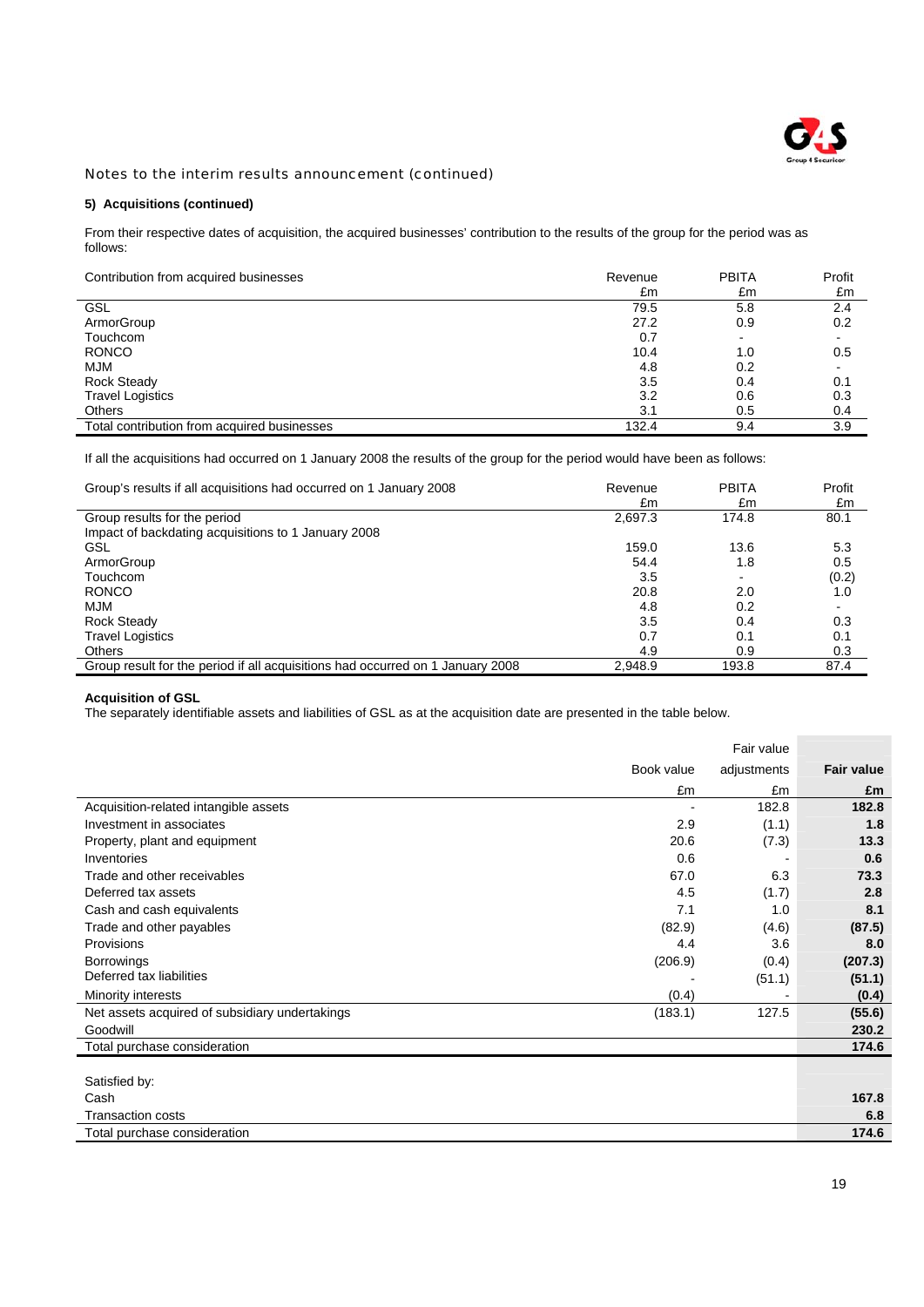

### **5) Acquisitions (continued)**

### **Prior period acquisitions**

The purchase consideration and provisional fair values of acquisitions made during the financial year to 31 December 2007 and their contribution to the group's results for the year are set out in the group's Annual Report and Accounts 2007. Adjustments made during the six months to 30 June 2008 to the provisional calculation of the fair values of assets and liabilities acquired and the consideration payable during the year to 31 December 2008 amount to £3.6m, with an equivalent increase in the reported value of goodwill.

### **6) Finance income**

|                                                                   | <b>Six months</b>        | Six months | Year     |
|-------------------------------------------------------------------|--------------------------|------------|----------|
|                                                                   | ended                    | ended      | ended    |
|                                                                   | 30.06.08                 | 30.06.07   | 31.12.07 |
|                                                                   | £m                       | £m         | £m       |
|                                                                   |                          |            |          |
| Interest receivable                                               | 7.1                      | 5.8        | 15.1     |
| Expected return on defined retirement benefit scheme assets       | 42.9                     | 38.8       | 77.3     |
| Net gain in fair value adjustments arising from loan note hedging | $\overline{\phantom{0}}$ |            | 0.2      |
| Total finance income                                              | 50.0                     | 44.6       | 92.6     |

## **7) Finance costs**

|                                                         | Six months | Six months | Year     |
|---------------------------------------------------------|------------|------------|----------|
|                                                         | ended      | ended      | ended    |
|                                                         | 30.06.08   | 30.06.07   | 31.12.07 |
|                                                         | £m         | £m         | £m       |
|                                                         |            |            |          |
| Total group borrowing costs                             | (44.6)     | (32.6)     | (74.0)   |
| Finance costs on defined retirement benefit obligations | (40.4)     | (36.0)     | (72.3)   |
| Total finance costs                                     | (85.0)     | (68.6)     | (146.3)  |

### **8) Taxation**

|                        | <b>Six months</b> | Six months | Year     |
|------------------------|-------------------|------------|----------|
|                        | ended             | ended      | ended    |
|                        | 30.06.08          | 30.06.07   | 31.12.07 |
|                        | £m                | £m         | £m       |
|                        |                   |            |          |
| UK taxation            | (4.2)             | (3.1)      | (8.2)    |
| Overseas taxation      | (25.1)            | (24.0)     | (47.8)   |
| Total taxation expense | (29.3)            | (27.1      | (56.0)   |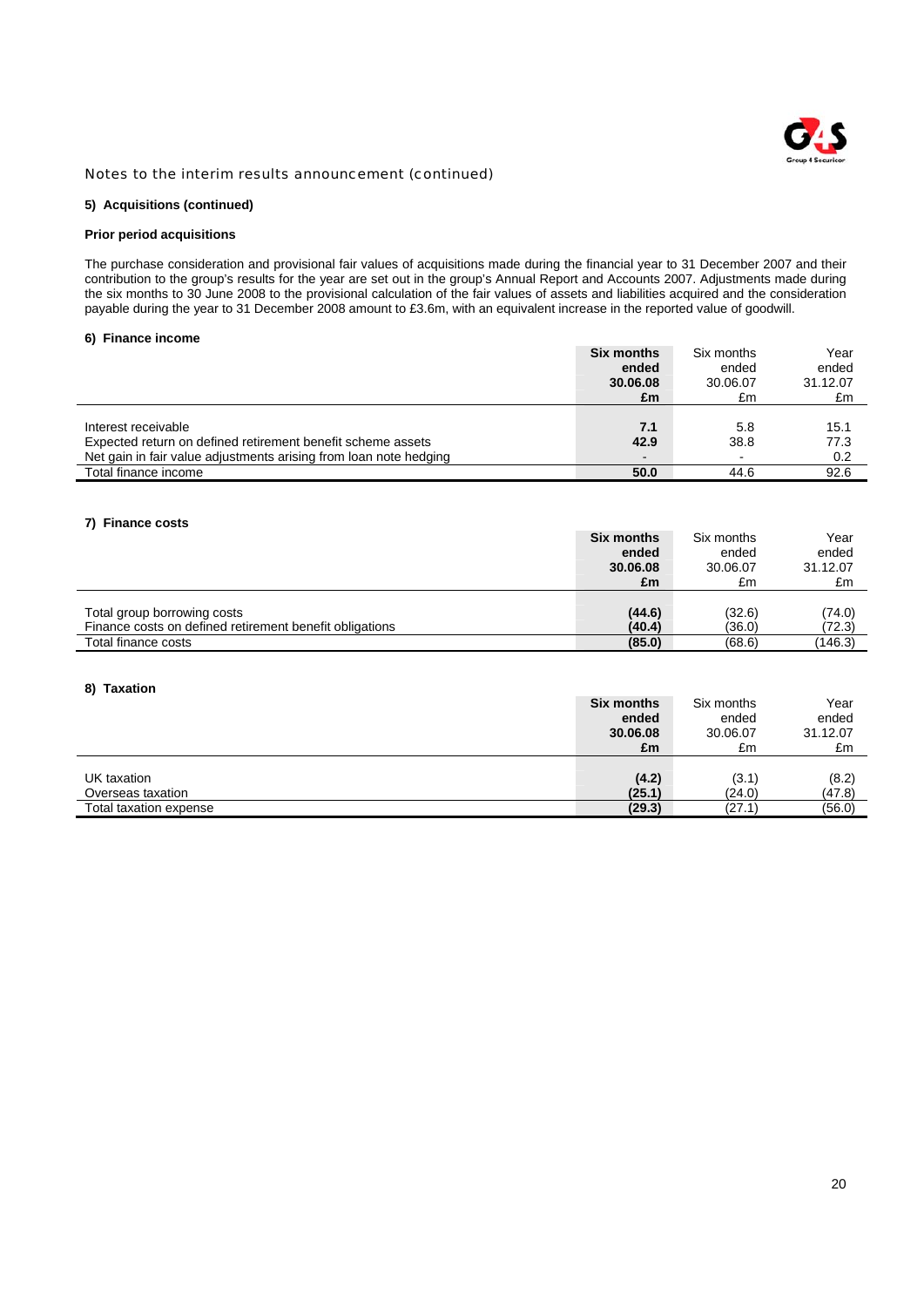

### **9) Earnings per share attributable to ordinary shareholders of the parent**

|                                                                             | <b>Six months</b> | Six months       | Year             |
|-----------------------------------------------------------------------------|-------------------|------------------|------------------|
|                                                                             | ended             | ended            | ended            |
|                                                                             | 30.06.08          | 30.06.07         | 31.12.07         |
|                                                                             | £m                | £m               | £m               |
| From continuing and discontinued operations                                 |                   |                  |                  |
|                                                                             |                   |                  |                  |
| <b>Earnings</b>                                                             |                   |                  |                  |
| Profit for the period attributable to equity holders of the parent          | 74.4              | 61.3             | 147.2            |
| Effect of dilutive potential ordinary shares (net of tax)                   | 0.1               | 0.1              | 0.2              |
| Profit for the purposes of diluted earnings per share                       | 74.5              | 61.4             | 147.4            |
|                                                                             |                   |                  |                  |
| Number of shares (m)                                                        |                   |                  |                  |
| Weighted average number of ordinary shares                                  | 1,310.3           | 1.274.4          | 1.275.2          |
| Effect of dilutive potential ordinary shares                                | 1.4               | 1.4              | 1.5              |
| Weighted average number of ordinary shares for the purposes of diluted      |                   |                  |                  |
| earnings per share                                                          | 1,311.7           | 1,275.8          | 1,276.7          |
|                                                                             |                   |                  |                  |
|                                                                             |                   |                  |                  |
| Earnings per share from continuing and discontinued operations (pence)      |                   |                  |                  |
| Basic                                                                       | 5.7p              | 4.8 <sub>p</sub> | 11.5p            |
|                                                                             |                   |                  |                  |
| Diluted                                                                     | 5.7p              | 4.8 <sub>p</sub> | 11.5p            |
|                                                                             |                   |                  |                  |
|                                                                             |                   |                  |                  |
| From adjusted earnings                                                      |                   |                  |                  |
|                                                                             |                   |                  |                  |
| <b>Earnings</b>                                                             |                   |                  |                  |
| Profit for the period attributable to equity holders of the parent          | 74.4              | 61.3             | 147.2            |
| Adjustment to exclude loss/(profit) from discontinued operations            |                   | 0.5              | (0.5)            |
| Adjustment to exclude net retirement benefit finance income (net of tax)    | (1.8)             | (2.0)            | (3.6)            |
| Adjustment to exclude amortisation of acquisition-related intangible assets |                   |                  |                  |
| (net of tax)                                                                | 21.9              | 13.4             | 26.7             |
| Adjusted profit for the period attributable to equity holders of the parent | 94.5              | 73.2             | 169.8            |
|                                                                             |                   |                  |                  |
| Weighted average number of ordinary shares (m)                              | 1,310.3           | 1,274.4          | 1.275.2<br>13.3p |

### **10) Dividends**

|                                                                                                                                                                    | Pence<br>per share   | <b>DKK</b><br>per share    | Six months<br>ended<br>30.06.08<br>£m | Six months<br>ended<br>30.06.07<br>£m | Year<br>ended<br>31.12.07<br>£m |
|--------------------------------------------------------------------------------------------------------------------------------------------------------------------|----------------------|----------------------------|---------------------------------------|---------------------------------------|---------------------------------|
| Amounts recognised as distributions to equity<br>holders of the parent in the period                                                                               |                      |                            |                                       |                                       |                                 |
| Final dividend for the year ended 31 December 2006<br>Interim dividend for the six months ended 30 June 2007<br>Final dividend for the year ended 31 December 2007 | 2.52<br>2.11<br>2.85 | 0.2766<br>0.2319<br>0.2786 | ٠<br>٠<br>36.4                        | 32.0<br>-<br>-                        | 32.0<br>27.3                    |
| Total                                                                                                                                                              |                      |                            | 36.4                                  | 32.0                                  | 59.3                            |

An interim dividend of 2.75p (DKK 0.2572) per share, amounting to £38.7m, for the six months ended 30 June 2008 will be paid on 31 October 2008 to shareholders on the register on 26 September 2008.

### **11) Disposal groups classified as held for sale**

Disposal groups classified as held for sale at 30 June 2008 primarily comprise the assets and liabilities associated with the security services businesses in France, which principally include Group 4 Securicor SAS. At 31 December 2007 disposal groups classified as held for sale also included the assets and liabilities associated with the security services businesses in Germany, which principally include G4S Sicherheitsdienste GmbH and G4S Sicherheitssysteme GmbH.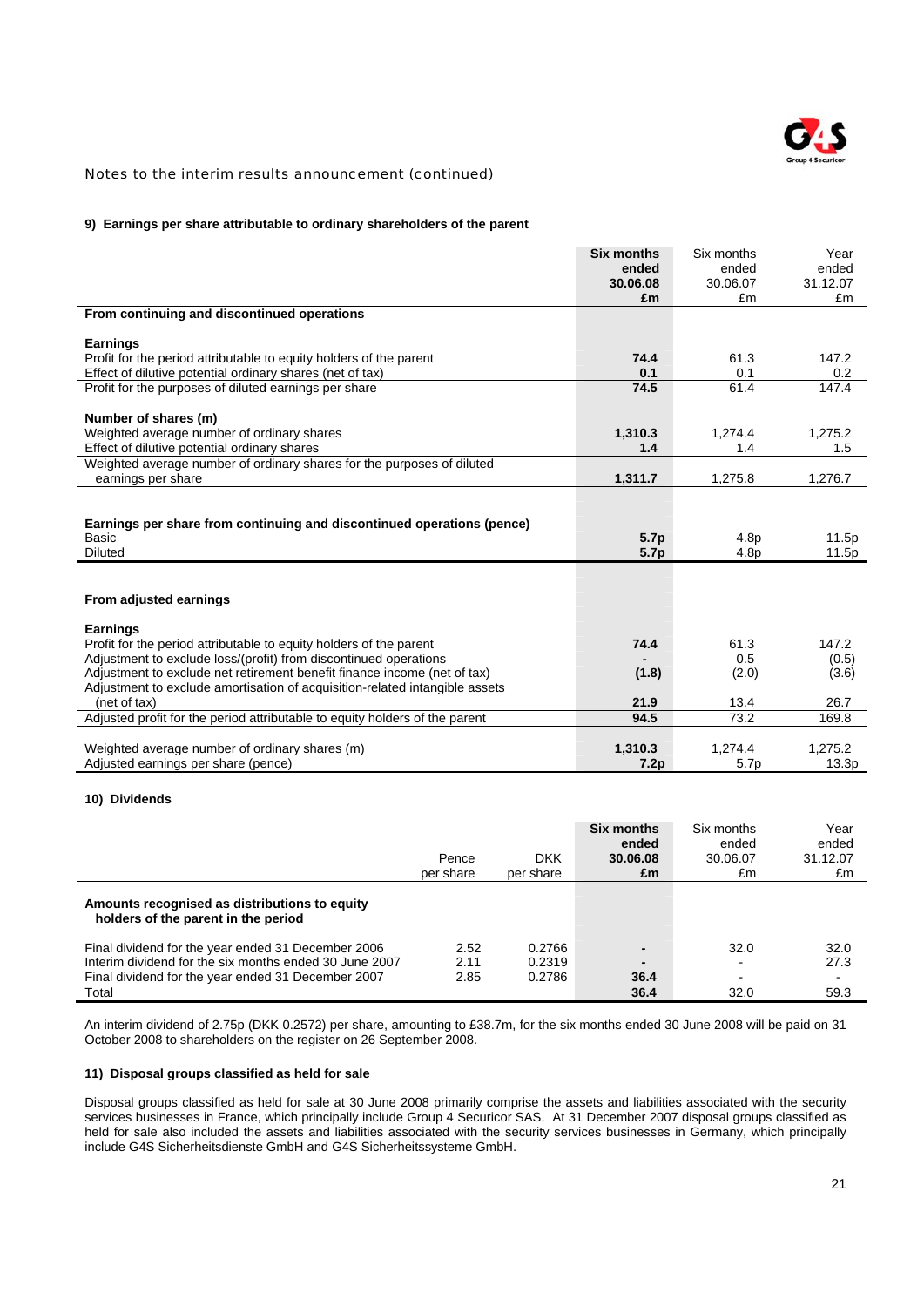

### **12) Reconciliation of equity attributable to equity holders of the parent**

|                                                                         | <b>Six months</b><br>ended | Six months<br>ended | Year<br>ended |
|-------------------------------------------------------------------------|----------------------------|---------------------|---------------|
|                                                                         | 30.06.08                   | 30.06.07            | 31.12.07      |
|                                                                         | £m                         | £m                  | £m            |
|                                                                         |                            |                     |               |
| At beginning of period                                                  | 1,087.1                    | 935.2               | 935.2         |
| Net recognised income attributable to equity shareholders of the parent | 57.1                       | 162.6               | 209.3         |
| Shares issued                                                           | 276.8                      | 0.9                 | 0.9           |
| Dividends declared                                                      | (36.4)                     | (32.0)              | (59.3)        |
| Own shares purchased                                                    | (4.5)                      |                     | (3.1)         |
| Equity settled transactions                                             | 2.1                        | 1.5                 | 4.1           |
| At end of period                                                        | 1,382.2                    | 1,068.2             | 1.087.1       |

On 13 May 2008 the group completed a placing of 127m ordinary shares of 25p at a price of 222p per share. Gross proceeds were £281.9m and issue costs £5.9m. The placing enabled the group to reduce borrowings incurred in connection with its expenditure on acquisitions during the period and increased its capacity to make further acquisitions.

### **13) Analysis of net debt**

A reconciliation of net debt to amounts in the condensed consolidated balance sheet is presented below:

|                                                          | As at<br>30.06.08<br>£m | As at<br>30.06.07<br>£m | As at<br>31.12.07<br>£m |
|----------------------------------------------------------|-------------------------|-------------------------|-------------------------|
|                                                          |                         |                         |                         |
| Cash and cash equivalents                                | 446.6                   | 306.9                   | 381.3                   |
| Investments                                              | 72.3                    | 72.8                    | 73.2                    |
| Net debt included within assets held for sale            | 2.7                     | 0.7                     | (1.5)                   |
| <b>Current liabilities</b>                               |                         |                         |                         |
| Bank overdrafts and loans                                | (186.9)                 | (141.4)                 | (190.5)                 |
| Obligations under finance leases                         | (19.0)                  | (12.5)                  | (16.2)                  |
| Fair value of loan note derivative financial instruments | 14.5                    |                         | 14.3                    |
| Non-current liabilities                                  |                         |                         |                         |
| Bank loans                                               | (1, 112.5)              | (713.6)                 | (729.1)                 |
| Loan notes                                               | (290.8)                 | (274.1)                 | (290.4)                 |
| Obligations under finance leases                         | (61.1)                  | (40.3)                  | (46.0)                  |
| Total net debt                                           | (1, 134.2)              | (801.5)                 | (804.9)                 |

An analysis of movements in net debt in the period is presented below:

|                                                                                   | Six months<br>ended<br>30.06.08<br>£m | Six months<br>ended<br>30.06.07<br>£m | Year<br>ended<br>31.12.07<br>£m |
|-----------------------------------------------------------------------------------|---------------------------------------|---------------------------------------|---------------------------------|
| Increase in cash, cash equivalents and bank overdrafts per condensed consolidated |                                       |                                       |                                 |
| cash flow statement                                                               | 43.0                                  |                                       | 48.8                            |
| (Sale)/ purchase of investments                                                   | (1.9)                                 | 2.3                                   | 0.3                             |
| Increase in debt and lease financing                                              | (124.6)                               | (117.0)                               | (135.8)                         |
| Change in net debt resulting from cash flows                                      | (83.5)                                | (114.7)                               | (86.7)                          |
| Borrowings acquired with subsidiaries<br>Net additions to finance leases          | (225.0)<br>(8.3)                      | (19.9)<br>(3.6)                       | (22.9)<br>(10.3)                |
| Movement in net debt in the period                                                | (316.8)                               | (138.2)                               | (119.9)                         |
| <b>Translation adjustments</b><br>Net debt at the beginning of the period         | (12.5)<br>(804.9)                     | 9.5<br>(672.8)                        | (12.2)<br>(672.8)               |
| Net debt at the end of the period                                                 | (1, 134.2)                            | (801.5)                               | (804.9)                         |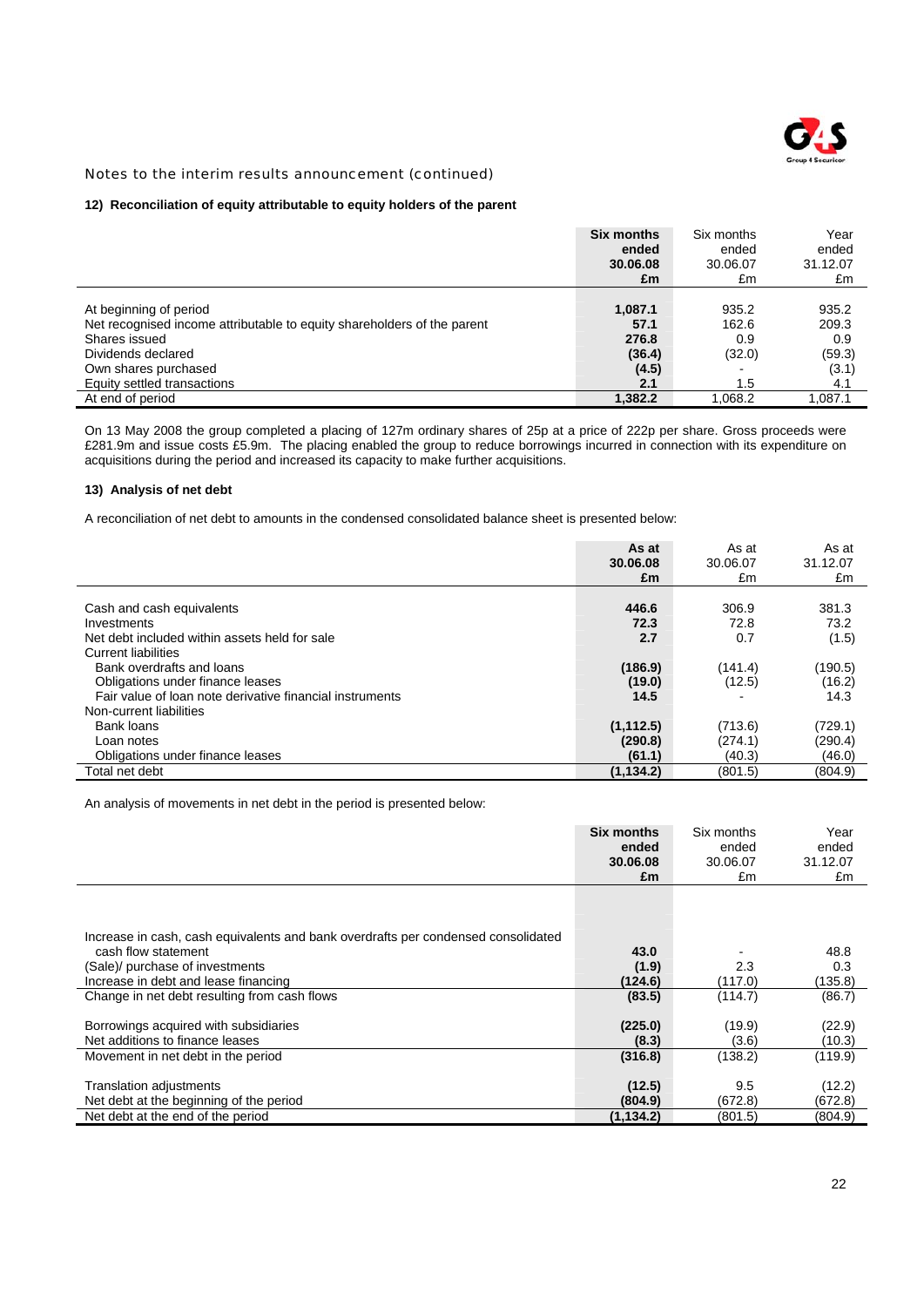

### **14) Related party transactions**

No related party transactions have taken place in the first six months of the current financial year which have materially affected the financial position or the performance of the group during that period. The nature and amounts of related party transactions in the first six months of the current financial year are consistent with those reported in the group's Annual Report and Accounts 2007.

### **15) Events after the balance sheet date**

On 15 July 2008, to further diversify its sources of funding and to lengthen the maturity of its debt, the group completed a \$541m and £69m private placement of unsecured senior loan notes. The proceeds of the issue were used to reduce drawings against the revolving credit bank facility.